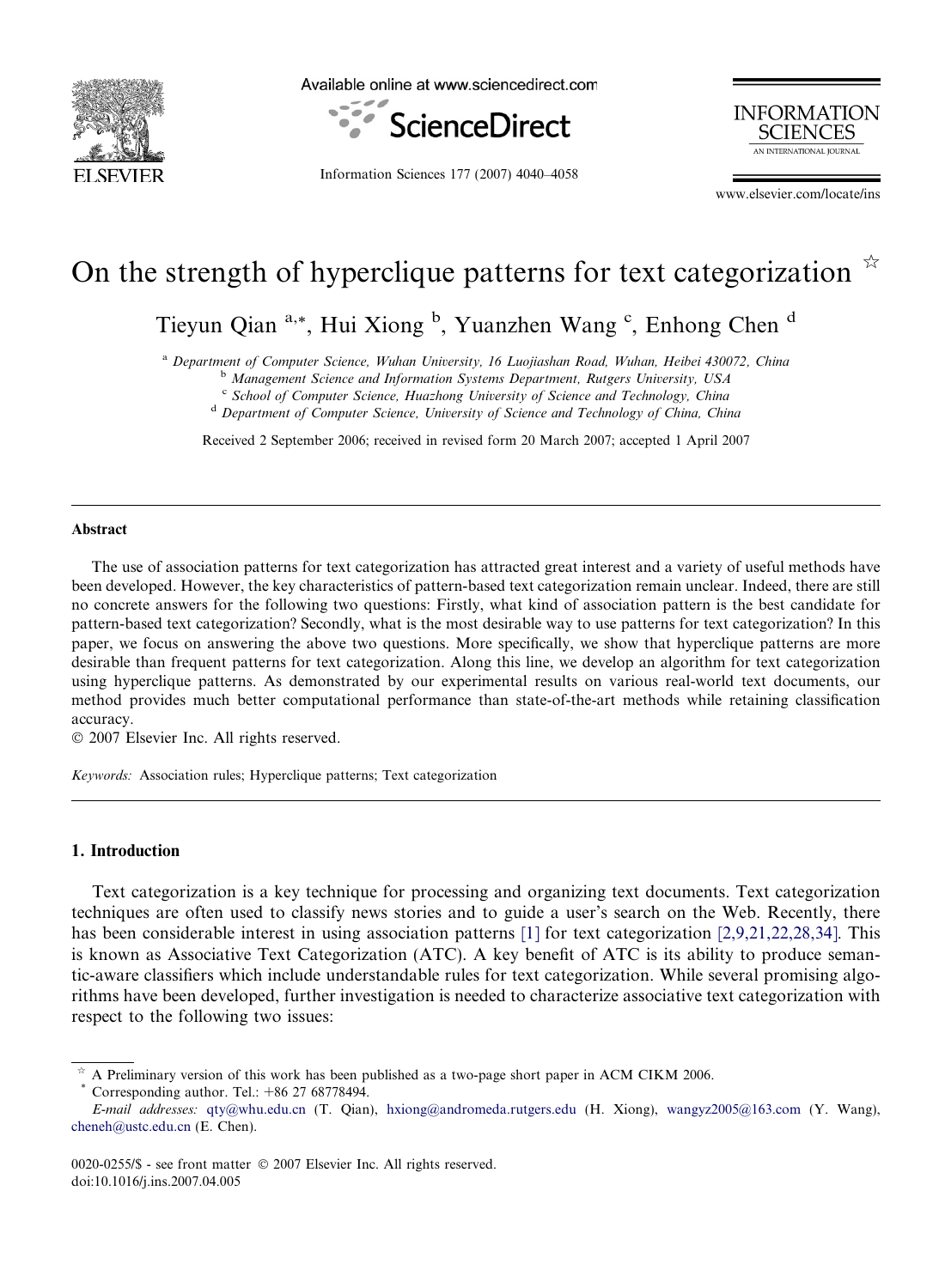- (1) What kind of association pattern is the best candidate for associative text categorization?
- (2) What is the most desirable way to use association patterns for text categorization?

The goal of this work is to address the above two issues. Previous methods used frequent itemsets (frequent patterns) [\[1\]](#page-17-0) for text categorization. Recently, Xiong et al. [\[36,37\]](#page-18-0) have defined a new pattern for association analysis-the hyperclique pattern-that demonstrates a particularly strong connection between the overall similarity of a set of objects and the itemset in which they are involved. Indeed, the hyperclique pattern (HP) is a better candidate for text categorization than frequent itemset (FI). First, the hyperclique pattern includes the items which are strongly related to each other. Second, hyperclique patterns have much better coverage of items (vocabulary) than frequent itemsets, since hyperclique patterns can capture words with very low frequency while existing FI-mining algorithms often break down when the minimum support threshold is set to a low value. Third, the computational cost of finding hyperclique patterns is significantly lower than the cost for finding frequent itemsets [\[36\]](#page-18-0). Finally, there are fewer hyperclique patterns than frequent itemsets under the same minimum support threshold. For example, when the minimum support threshold is set to the value of 5% on the WebKB data set, there are 214672 FIs and 116435 HPs respectively. As a result, hyperclique patterns are more manageable for rule extraction in the process of text categorization.

In this paper, we develop a new algorithm for text categorization using hyperclique patterns. One important algorithm design issue is how to select a subset of candidate patterns for the end classifier. For associative text categorization, all rules that satisfy user-specified minimum support and confidence thresholds will be identified. This is the main strength of associative text categorization because a more accurate classifier can be derived from the rules that provide a general description of the data. This strength can also be a drawback as it is difficult to select useful rules from a huge number of candidate rules. Some rule-pruning techniques must be applied to the discovered association patterns for accurate and efficient classification. A key question in pruning is what criterion is used to determine which rules should be removed. Indeed, there is an important subtlety between the classification accuracy and the generality of a rule. On one hand, if a rule with higher support (more general) but relatively lower confidence (less accurate) is removed from the rule sets, we may suffer from the risk of missing some test examples since there will be no rule to cover these examples. On the other hand, a rule with low confidence increases the risk of making a wrong decision. In our algorithm, we decide to eliminate rules with both low support and low confidence. This is considered a general-to-specific pruning method. However, it is a quite time-consuming operation to judge general-to-specific ordering among different rules. To address this problem, we employ a *vertical pruning* approach, which can reduce the computational cost and retain classification accuracy.

In addition to the rule-pruning methods, we also utilize feature selection in our algorithm. Specifically, we first demonstrate that several commonly used feature selection metrics can be expressed as a function of confidence and support, then we propose a method to integrate feature selection into the rule-pruning step. In this way, we can dynamically determine the best feature set from the candidate patterns.

Finally, our experiments on several real-world document data sets show that our method has much better computational performance than state-of-the-art methods while retaining classification accuracy.

Overview: The remainder of this paper is organized as follows. Section 2 presents related work. In Section [3](#page-2-0), we introduce some basic concepts. We describe some algorithm design issues in Section [4.](#page-4-0) Section [5](#page-9-0) provides experimental results. Finally, in Section [6,](#page-17-0) we draw conclusions.

# 2. Related work

Associative classification was first introduced in [\[22\]](#page-18-0), and from then on, several associative classification methods were proposed [\[7,21,23,24,34,35\]](#page-18-0). When associative classification is applied to text categorization, document data sets are stored as transaction data with words as items and each document as a transaction [\[2,28\].](#page-17-0)

Recent work in this area is mainly focused on how to prune rules and then build an accurate classifier. Quite often, the popularity and significance of a rule were studied first. Along this line, the pessimistic error rate [\[22\]](#page-18-0) and some other methods such as the chi-square test [\[21,23\]](#page-18-0) were widely used. In order to construct a rule-based classifier, most of these methods modified sequential covering techniques to determine when to stop adding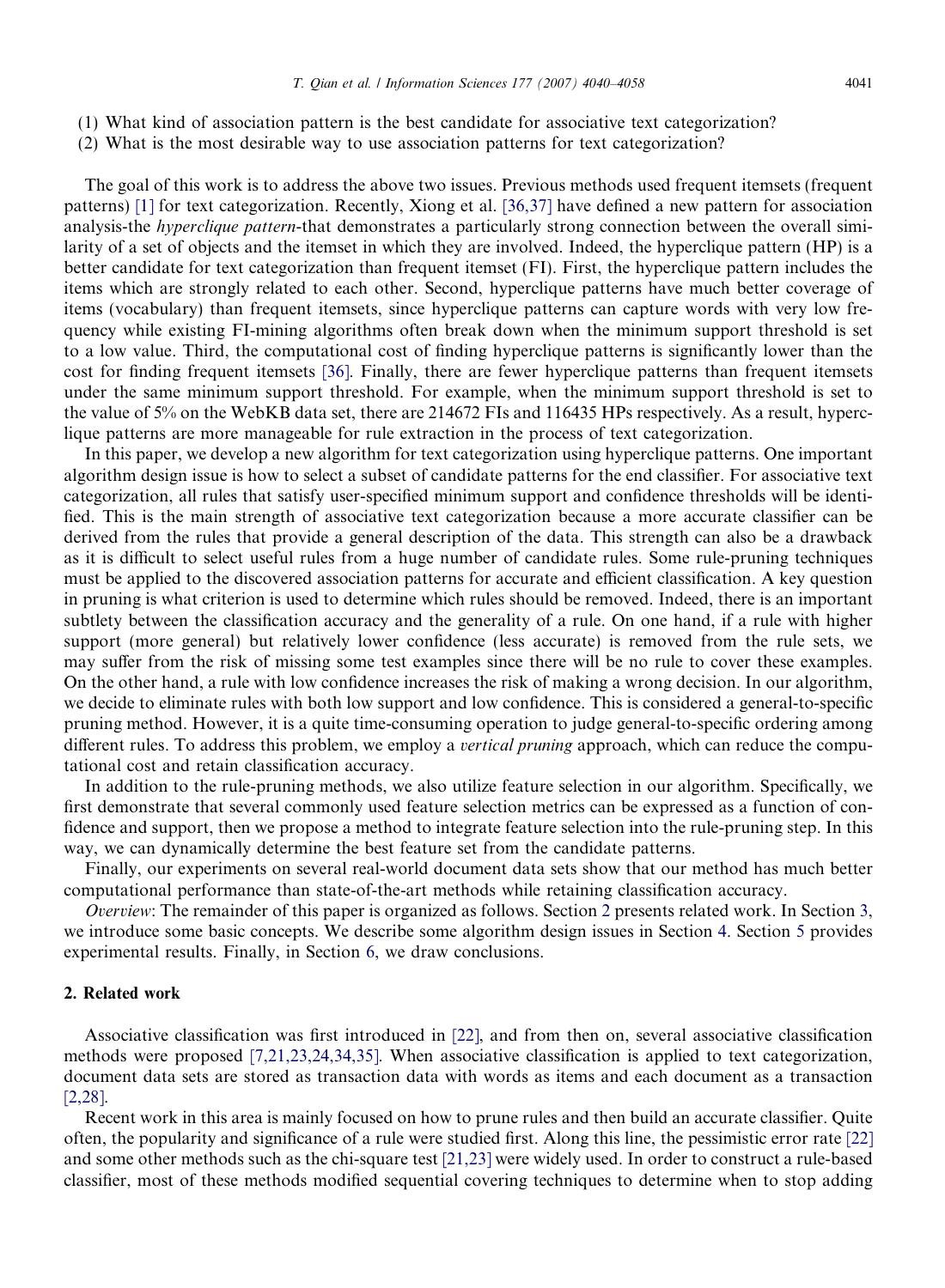<span id="page-2-0"></span>more rules to the classifier. For instance, instead of using a database coverage strategy to select rules, the HARMONY method proposed in [\[34\]](#page-18-0) directly mines the final set of classification rules by pushing some pruning techniques into the projection-based frequent itemset mining framework. However, little effort has been focused on the efficiency issue for rule extraction. Indeed, when associative classification is applied to text documents, it is necessary to set minimum support thresholds to some low values for the purpose of getting better coverage of the topics. Most existing methods conducted experiments mainly on the Reuters data set [\[20\]](#page-18-0). Text categorization for the Reuters data set is relatively easy since its documents were written by newspaper reporters, and the terms in this data set are quite consistent and specific. As we illustrate in later sections, the classification accuracy does not improve much as the minimum support thresholds for the Reuters data set decrease. This indicates that one could get reasonable results even at high support thresholds. However, most document data sets have different features than the Reuters data set. In most cases, it is critical to set low support thresholds and get a better coverage of the topics, and thus improve the performance of text categorization. To this end, we explore several techniques such as transaction caching, inverse matching, and vertical path pruning, to efficiently extract rules to form the end classifiers.

In addition to exploiting techniques to improve the efficiency of rule extraction, we also evaluate the choice of association patterns. Previous work in [\[9\]](#page-18-0) and [\[30\]](#page-18-0) exploited sentential co-occurring words as patterns to construct the end classifiers. Sentence level text classification considers co-occurrence at the level of sentences rather than documents, thus greatly reducing the amount of rules. However, sentence segmentation itself is a difficult task in some applications, and it is also difficult for sentence level text classification to find sufficient frequent itemsets in a corpus with diverse topics. Actually, current sentence level classifications lose their efficacy on large data sets, such as WebKB [\[26\]](#page-18-0) and 20 NG data sets [\[18\].](#page-18-0) In contrast, the main drawback of document level classification is that it is very time-consuming due to two reasons: items are more liable to co-occur in documents than in sentence level, and a document transaction is longer than a sentence transaction which leads to more matching time both in training and classification stages. In this paper, we try to improve both efficiency and the classification performance of associative text categorization by adapting hyperclique patterns [\[36,37\]](#page-18-0) as candidate association patterns for capturing co-occurring words at the document level.

Another major issue related to text categorization is the high dimensionality of the input data. Feature extraction and feature selection are two major categories of dimension reduction approaches. The former tries to produce new features via linear or nonlinear transformations, while the latter selects the most relevant features. A number of feature extraction approaches, such as Principal Component Analysis (PCA) [\[16\],](#page-18-0) Latent Semantic Indexing (LSI) [\[6\]](#page-17-0), probabilistic Latent Semantic Indexing (pLSI) [\[13\]](#page-18-0), Linear Discriminant Analysis (LDA) [\[25\]](#page-18-0), Independent Component Analysis (ICA) [\[17\],](#page-18-0) Locally Linear Embedding [\[33\]](#page-18-0), and Latent Dirichlet Allocation (LDA) [\[4\]](#page-17-0), have been proposed in the literature. Also, many feature selection criteria, such as Document Frequency(DF), Mutual Information(MI), Information Gain(IG), Chi-Squared ( $\chi^2$ ), Bi-Normal Separation(BNS), Odds Ratio(OR), combined with different classification methods (kNN, LLSF, Rocchio, Naı̈ve Bayes, SVM) [\[39,8,15,27,10,31,12,40\],](#page-18-0) are widely used. However, current associative text classification methods either apply no feature selection method [\[9\],](#page-18-0) or simply do feature selection in a separate preprocess procedure [\[28,2,34\].](#page-18-0) The drawback of such a method is that the predetermined features may not be frequent items. For instance, the term *'editorial'* and '*committees'* in the *faculty* class of the *WebKB* data set both have very high information gain value, but the support values of these two words are 5.2% and 4.3%, respectively. If we set the minimum support threshold to 10%, these two terms will certainly be removed. These observations lead us to re-examine feature selection methods in the context of associative text classification.

## 3. Basic concepts

Let  $I = \{i_1, i_2, \ldots, i_m\}$  be a set of items (words),  $T = \{t_1, t_2, \ldots, t_l\}$  be a set of transactions (documents), and C be a set of categories  $\{c_1, c_2, \ldots, c_n\}$ . Each transaction t is a set of items and  $t \subseteq I$ . One or multiple categories can be associated with each document, depending on the classification task being single or multi-labeled.

**Definition 1.** The local support of itemset X in category  $c_i$ , denoted as  $lsupp(X, c_i)$ , is the fraction of transactions in category  $c_i$  containing X, where  $X \subseteq I$  and  $c_i \in C$ . The absolute local support of X in  $c_i$ , denoted as  $|Isupp(X, c_i)|$ , is the number of transactions in  $c_i$  containing X.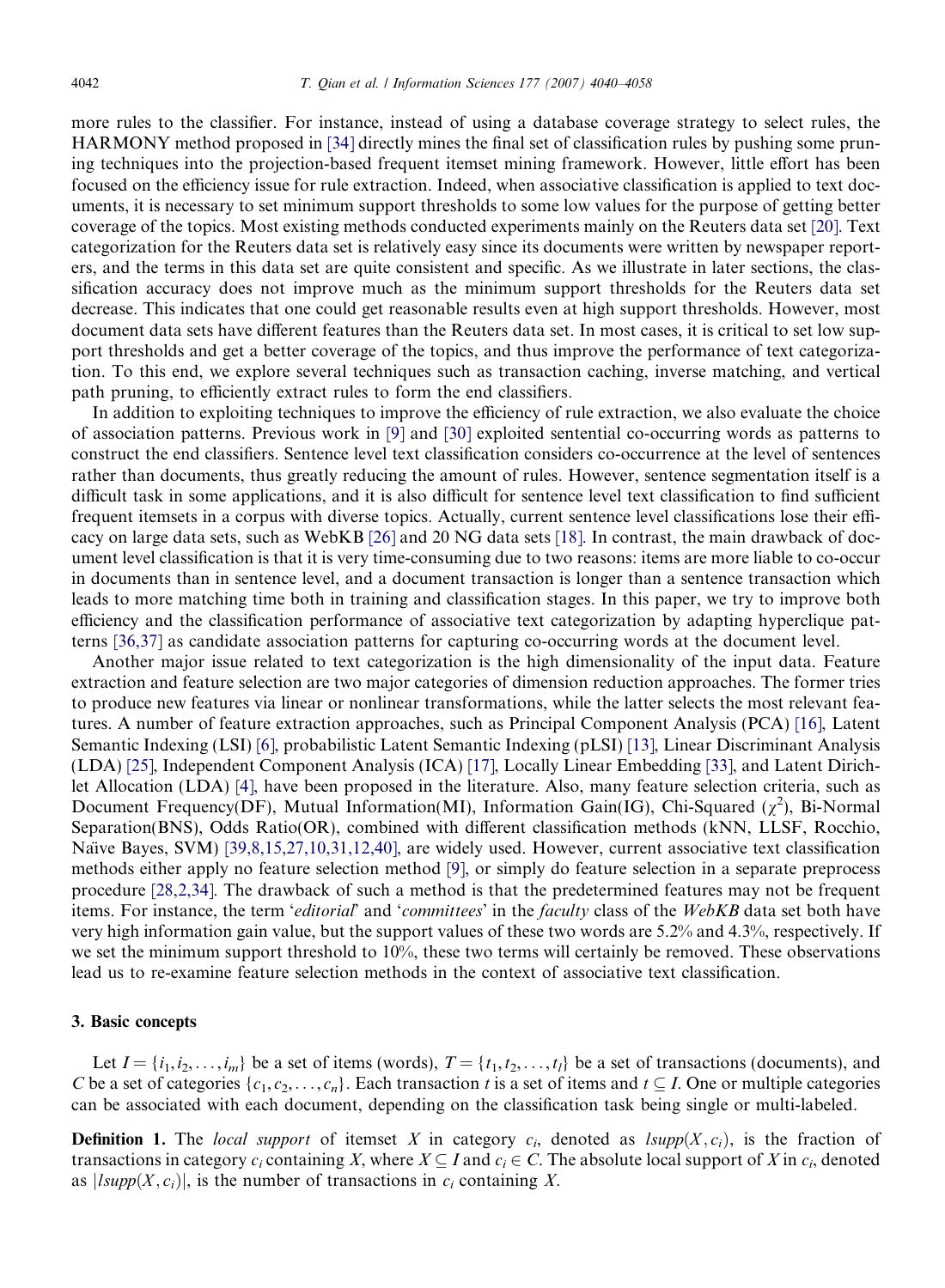<span id="page-3-0"></span>**Definition 2.** The local confidence of an itemset  $\{X, Y\}$  in category  $c_i$  is denoted as lconf  $((X \Rightarrow Y), c_i)$  and **Definition 2.** The *local conflitence*<br> $lconf((X \Rightarrow Y), c_i) = \frac{lsupp(X \cup Y, c_i)}{lsum(X, c_i)}$  $\frac{L(p[X] \setminus Y,c_i)}{L(p[p(X,c_i))},$  where  $X \subseteq I$ ,  $Y \subseteq I$ ,  $X \cap Y = \phi$ , and  $L(p[X] \cup Y,c_i)$  is the fraction of transactions in category  $c_i$  containing both  $X$  and  $Y$ .

**Definition 3.** If the local support of an itemset X in category  $c_i$  is above a user-specified minimum, minsup, i.e.,  $lsupp(X, c_i) \geq minsup$ , then we say that the itemset X is a frequent itemset in category  $c_i$ .

**Definition 4.** A *hyperclique* pattern [\[36\]](#page-18-0) is a new type of association pattern that contains items that are highly affiliated with each other. By high affiliation, we mean that the presence of an item in a transaction strongly implies the presence of every other item that belongs to the same hyperclique pattern. The h-confidence measure [\[36\]](#page-18-0) is specifically designed to capture the strength of this association. The h-confidence of an itemset  $P = \{i_1, i_2, \ldots, i_m\}$  in category  $c_i$ , denoted as  $hconf(P, c_i)$ , is a measure that reflects the overall affinity among items within the itemset in category  $c_i$ . This measure is defined as  $\min\{(lconf((i_1 \Rightarrow i_2, \ldots, i_m), c_i),$  $lconf((i_2 \Rightarrow i_1, i_3, \ldots, i_m), c_i), \ldots, lconf((i_m \Rightarrow i_1, \ldots, i_{m-1}), c_i))\}$ , where lconf is the conventional definition of local confidence as given above.

Table 1 shows some hyperclique patterns identified from words in the WebKB dataset, which includes articles from various categories such as 'course', 'faculty', 'project', and 'student'. For instance, in this table, the hyperclique pattern {artificial,intelligence} is from the 'course' category. The absolute local support of this pattern is 41, which means that the term 'artificial' and 'intelligence' cover 41 documents among the total 901 documents in the 'course' category. Since the local support of 'artificial' is 5.5%, the local support of 'intelligence' is 5.8%, and the local support of 'artificial, intelligence' is 5.5%, then

$$
lconf(\text{artificial} \Rightarrow \text{intelligence}) = \frac{lsupp(\text{artificial}, \text{intelligence})}{lsupp(\text{artificial})} = 100\%
$$
\n
$$
lconf(\text{intelligence} \Rightarrow \text{artificial}) = \frac{lsupp(\text{artificial}, \text{intelligence})}{lsupp(\text{intelligence})} = 95.3\%
$$

Hence, h-conf(artificial, intelligence)  $=$  min ${95.3\%},100\%$   $= 95.3\%$ .

The local support and h-confidence value of a hyperclique pattern reflect how frequent the pattern occurs in a single class and how closely the items in a pattern are interrelated to each other. In order to judge the goodness of a rule, we give further definitions for the global support, global confidence, and phi correlation coefficient.

**Definition 5.** The global support of an itemset X, gsupp  $(X)$ , is the fraction of transactions of all the categories containing X. The absolute global support of an itemset X, denoted by  $|g\sup p(X)|$ , is the number of transactions of all the categories containing X.

**Definition 6.** The global confidence of an association pattern  $X \Rightarrow c_i$  is denoted as  $gconf(X \Rightarrow c_i)$  and  $gconf(X \Rightarrow c_i) = \frac{|supp(X, c_i)|}{|gsupp(X)|}$ , where  $X \subseteq I$ ,  $c_i \in C$ , and  $|supp(X, c_i)|$  and  $|gsupp(X)|$  follow the definitions of absolute local support and absolute global support as given above.

**Definition 7.** The *phi correlation coefficient* of an association pattern  $X \Rightarrow c_i$  is denoted as  $phi(X \Rightarrow c_i)$  and  $\text{phi}(X \Rightarrow c_i) = \frac{\text{Isupp}(X,c_i) - \text{gsupp}(X) \text{gsup}(c_i)}{\sqrt{\text{gsupp}(X)\text{gsupp}(c_i)(1 - \text{gsupp}(X))}} * \frac{1}{\sqrt{(1 - \text{gsupp}(c_i))}},$  where  $X \subseteq I$ ,  $c_i \in C$ , and  $\text{gsupp}(c_i)$  is the fraction of transactions in category  $c_i$  of all the categories.

| raviv r |                                  |
|---------|----------------------------------|
|         | Examples of hyperclique patterns |

Table 1

| Hyperclique patterns           | lsupp | $lsupp(\%)$ | h-conf $(\% )$ |
|--------------------------------|-------|-------------|----------------|
| $\{artificial, intelligence\}$ | 41    | כ.כ         | 95.3           |
| {computer, science, professor} | 576   | 63.9        | 71.6           |
| $\{vitae, curriculum\}$        | 30    | ت ک         | 69.8           |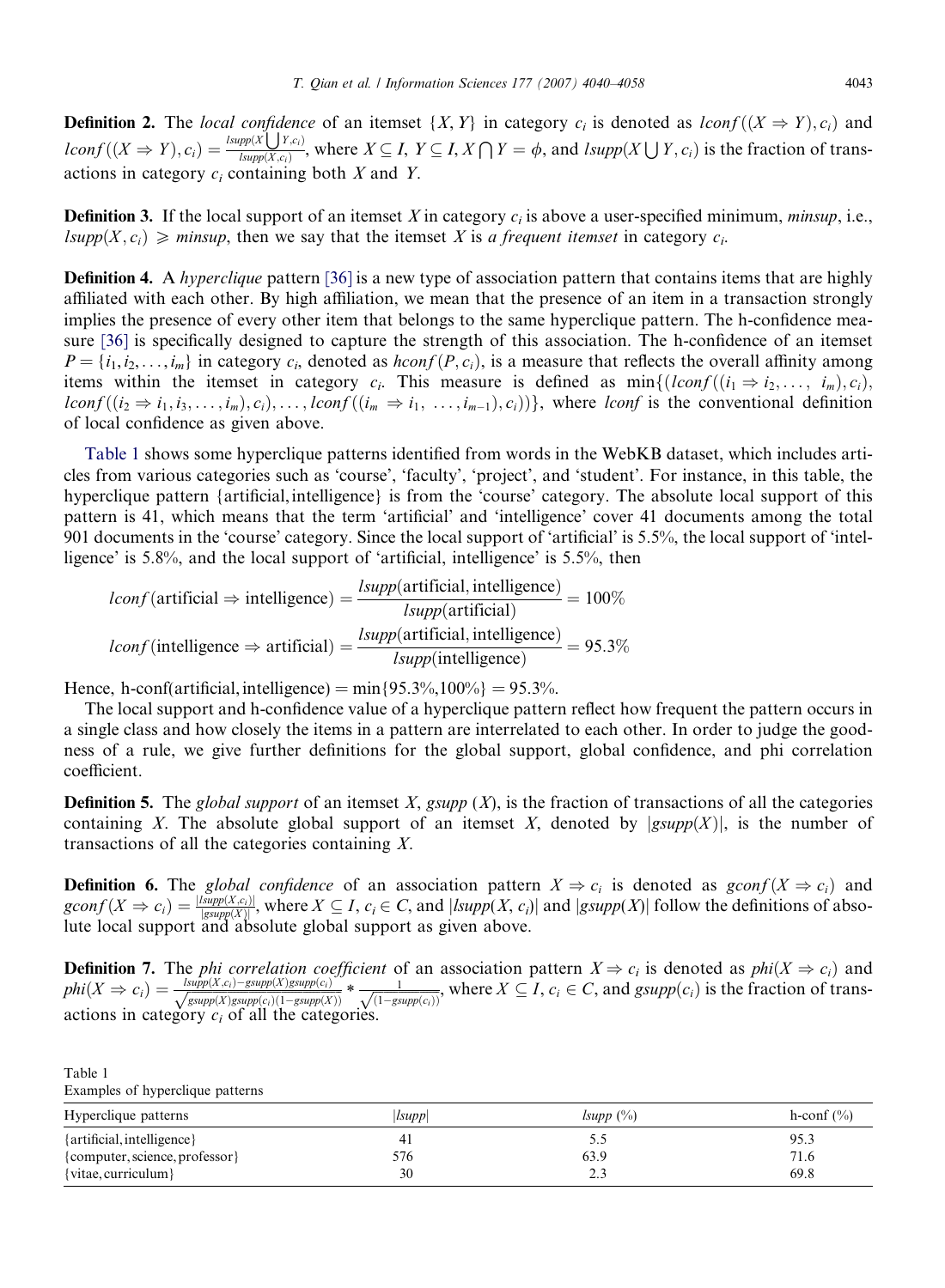<span id="page-4-0"></span>

| Table 2                     |                |
|-----------------------------|----------------|
| Examples of candidate rules |                |
| Candidate rules             | <i>lsupp</i> ( |

| Candidate rules                                     | $lsupp(\%)$ | h-conf $(\% )$ | gsupp $(\%)$ | $gconf (\% )$ |
|-----------------------------------------------------|-------------|----------------|--------------|---------------|
| $r_1$ : {dlrs, shares} $\Rightarrow$ acq            | 22.7        | 43.5           | 7.84         | 73.8          |
| $r_2$ : {outstanding, investment} $\Rightarrow$ acq | 4.4         | 30.4           | 1.04         | 97.3          |
| $r_3$ : {corn,agriculture} $\Rightarrow$ corn       | 38.7        | 53.0           |              | 92.1          |
| $r_4$ : {day,oil} $\Rightarrow$ crude               | 28.3        | 31.4           |              | 94.8          |

Tabel 2 gives some candidate rules in Reuters dataset. Comparing the rule  $r_1$  and  $r_2$  in Table 2, one can find that both the local support and h-confidence value of  $r_1$  is much larger than those of  $r_2$ . However, this does not mean that  $r_1$  is a better rule than  $r_2$ . Though the term 'dlrs' and 'shares' in  $r_1$  are often mentioned in the category 'acq', they are also frequent in other categories, thus resulting in a low global confidence value. In contrast,  $r_2$  is a powerful rule since its global confidence reaches a very high value of 97.3%.

## 4. Algorithm descriptions

In this section, we describe some design issues for associative text categorization. Specifically, we illustrate: (1) techniques for efficient rule evaluation; (2) techniques for efficient rule-pruning; (3) a method to integrate feature selection into the rule extraction procedure and (4) an approach for adaptively predicting test documents.

## 4.1. Evaluation of candidate rules

#### 4.1.1. Generating candidate rules

To solve the problem of class discrepancy, it is necessary to mine hypercliques in each category. Modeling each text document as a transaction and each distinct word as an item, we employ the algorithm called Hyperclique Miner in [\[36,37\]](#page-18-0) to mine all frequent hypercliques by category. This algorithm utilizes cross-sup-port and anti-monotone properties of h-confidence [\[36,37\]](#page-18-0) to efficiently discover hyperclique patterns for data sets with skewed support distributions, which are quite common in text corpora. Candidate rules are generated by making hyperclique antecedent and class label consequent. For instance, if {grain,wheat, export} is a hyperclique pattern in class 'grain' in Reuters-21578, then {grain, wheat, export}  $\Rightarrow$  grain forms a candidate rule.

To evaluate the relationship between the antecedent and the consequent in a general view, we compare rules according to their differential capability. We use global confidence and phi correlation coefficient to evaluate rules. Global confidence is an estimate of the conditional probability of class  $c_i$  given the term X. However, the confidence measure could be misleading since it does not reflect the strength of implication between the class and the term, so we further test whether X is correlated with  $c_i$  by phi correlation coefficient. To calculate these measures efficiently, we first collect all category rules in a global prefix tree, and then we need one pass over all training documents. This is the most time-consuming part. Several considerations are taken to achieve high computational efficiency. We first delay matching by storing all transactions in a one bit matrix, then we invert the matching process by using every rule to search the transaction matrix.

## 4.1.2. Cache transactions

If each transaction is managed individually, every time a transaction is read into memory, it will be counted once. By caching transactions into a bit matrix, multiple transactions can share one count. In this matrix, each column corresponds to an item while each row to a transaction. A bit is set to 1 only when an item (word) corresponding to the column occurs one or more times in a transaction (document) corresponding to the row, otherwise it is set to 0. Note that duplicate documents are removed before they enter into the matrix, and all items except frequent ones can be removed from each transaction to reduce the size of a transaction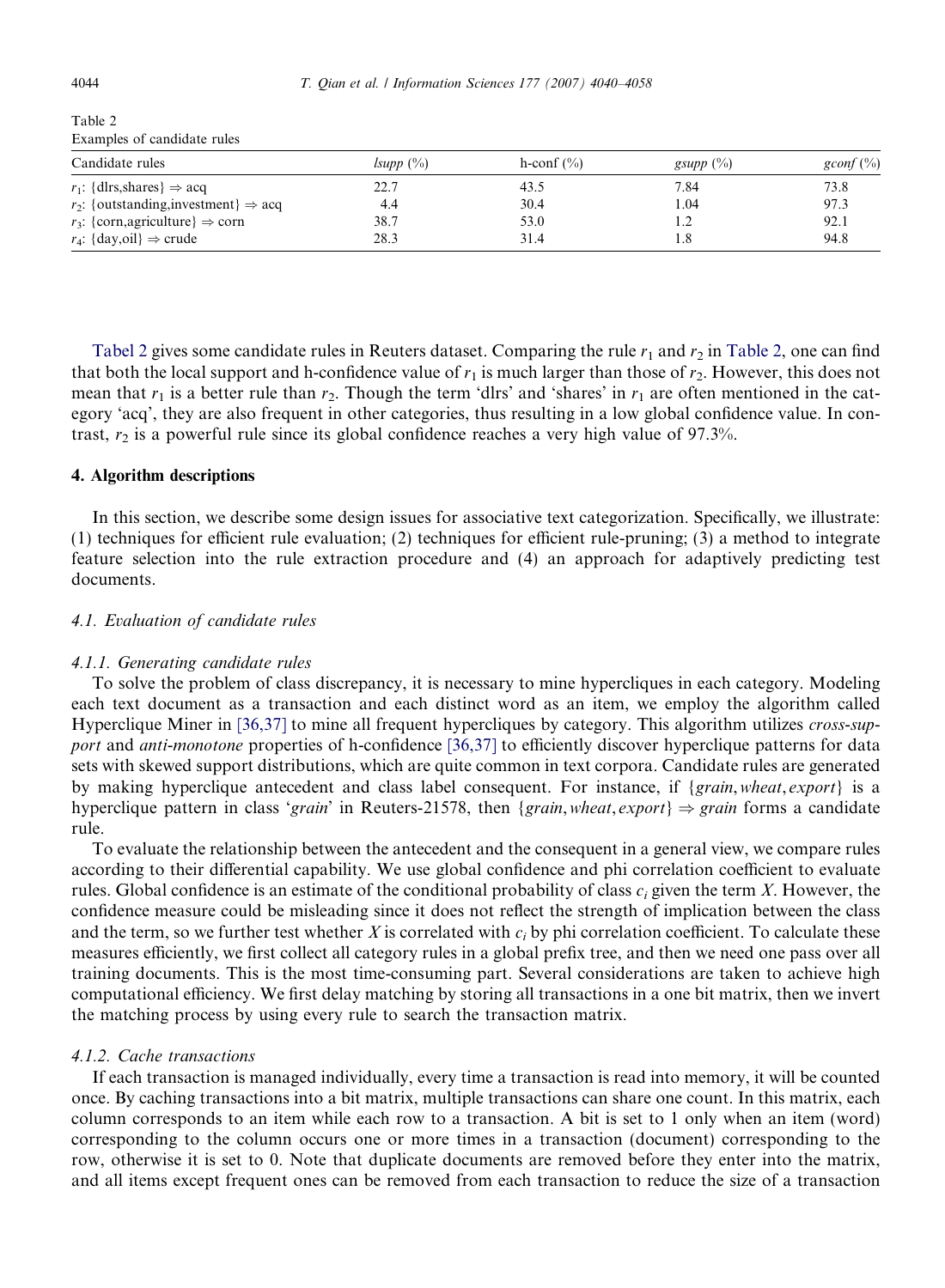in addition to the memory overhead. When the counting procedure finishes, the bit matrix is destroyed to save memory.

## 4.1.3. Inverse matching

During the matching step, for each transaction with average length m, the convenient way is to check its  $2^m$ subset in the prefix tree where all candidates are stored. However, compared to the explosive subsets of transactions, the number of candidate rules is much smaller. In order to count the matching times of each rule node to all transactions, we first project its corresponding columns in the bit matrix, and then we perform an intersection operation on these columns row by row. The total count of match times is the number of rows where the intersection result is 1.

A significant performance gain can be achieved by adopting the above techniques. Indeed, when the above two strategies are applied to 20 NG corpus, about 2–3 times speedup is achieved at the different parameter settings. After collecting the global supports of rule antecedents in all categories, the confidence and phi correlation measures can be computed easily. Rules with confidence and phi correlation lower than the userspecified minimum confidence and minimum phi correlation are removed. It may be difficult to tune parameters. However, in our experience, setting the min-conf and the min-phi to 0.52 and 0.10 respectively is good enough to prune ineffective rules while keeping the accuracy of the end classifier, so both of these parameters are transparent to end-users. The rationale of this pruning is quite straightforward: A selected rule must make an improvement on accuracy. For a rule r:  $I \Rightarrow c$ , if the confidence is 0.5, the rule's decision is random, whereas if it is less than 0.5, it is worse than random. Hence, a threshold value higher than 0.50 is preferred. Rules either uncorrelated ( $\phi = 0$ ) or negatively correlated ( $\phi < 0$ ) should be removed, and those rules which are of little correlation ( $\phi$  < 0.1) will make little contribution to later classification and also should be removed.

# 4.2. Vertical pruning with general-to-specific ordering

For the corpora involving a wide range of topics, as is common in many text classification tasks, it is necessary to set the support threshold lower in order to obtain a higher recall. However, this makes the number of candidate rules larger. In order to obtain fast response to a classification request, it is important to reduce the size of the rule set. Besides evaluating and pruning a *single* rule with confidence and phi coefficient correlation metrics, we further investigate techniques referring to the discrimination properties of different rules, and we propose an approach to efficiently remove rules with lower classification power.

**Definition 8.** Given two rules  $r_1: I_1 \Rightarrow c$ , and  $r_2: I_2 \Rightarrow c$ ,  $r_1$  is said to be more general than  $r_2$  and  $r_2$  is said a specific rule of  $r_1$ , if and only if  $I_1$  is a subset of  $I_2$ . Also, there is a general-to-specific (g-to-s) ordering between  $r_1$  and  $r_2$ .

Although a number of criteria to quantify the value of rules have been suggested, it is still difficult to find a balance point at which both the generality and the accuracy of a rule set are optimal. In this study, we compare rules in an existing g-to-s ordering and remove more specific but less accurate ones. This pruning strategy is known as a g-to-s pruning strategy and is also used in [\[2,9,21\].](#page-17-0) However, our method is different from all previous works.

Assuming the association patterns are stored in a prefix tree structure, as shown in [Fig. 1](#page-6-0), not only will rules along the vertical direction possibly exhibit super-subset relationships, but also those along the horizontal direction. For example, in [Fig. 1,](#page-6-0) along the vertical path, node  $I_1$  and node  $I_1I_2$  exhibit general-to-specific ordering, and so do node  $I_1I_2I_3$  and node  $I_1I_3$  along the horizontal direction.

The vertical check only needs one pass of depth first traversing over the whole tree for all branches, while the horizontal check needs multiple passes traversing over the whole tree for each rule node in the tree. So we only eliminate ineffective specific rules along vertical direction, and we defer the selection step until classification time. If multiple rules exhibiting general-to-specific ordering cover the test instance simultaneously, we only select the best matching rule for the test instance. After the next sequential covering step in the training stage, the number of rules will be greatly reduced, so the testing time will not increase too much. In this way, we aim to get trade-off between the training and testing time.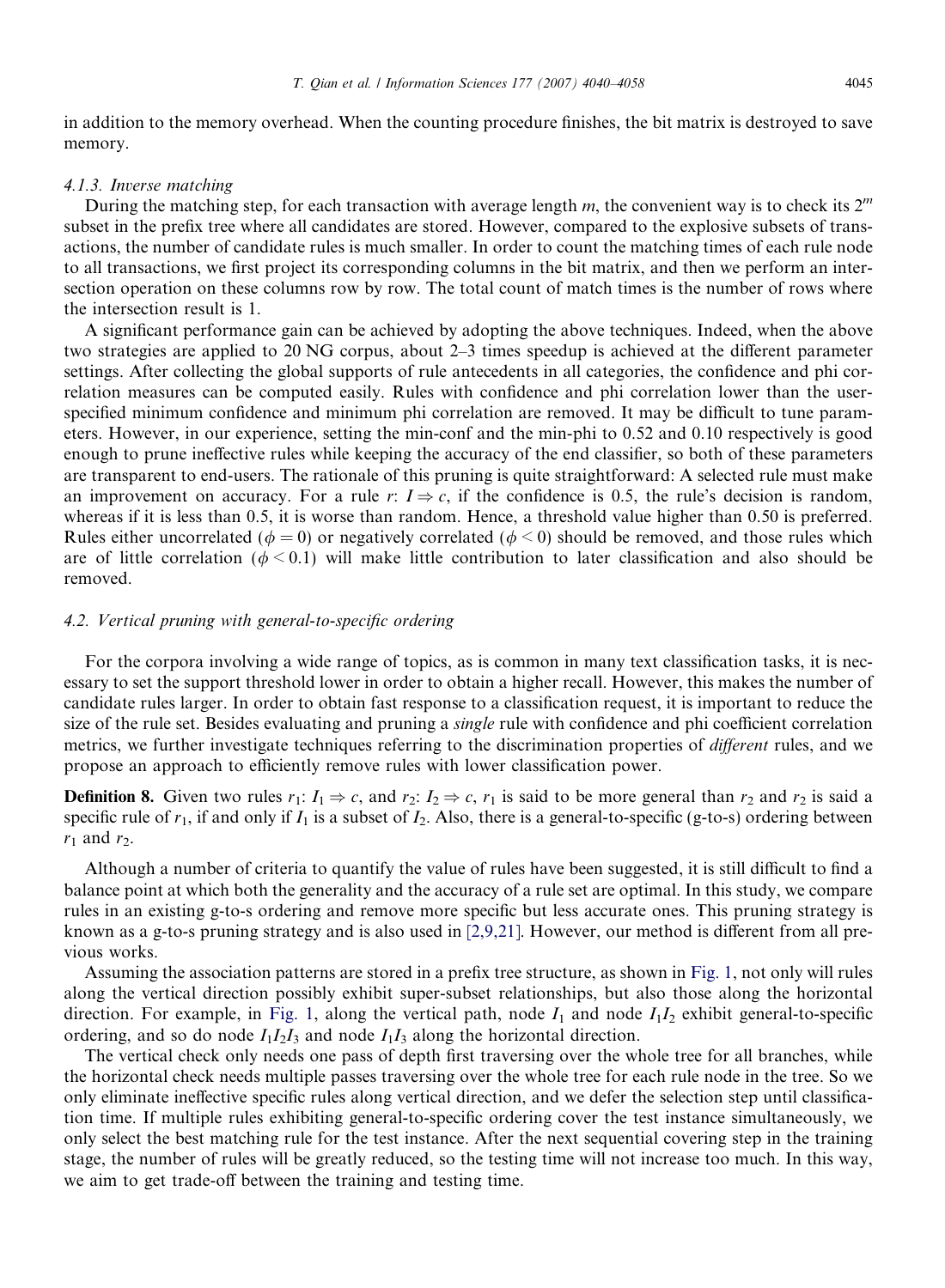<span id="page-6-0"></span>

Fig. 1. An example of prefix tree structure.

## 4.3. Integrating feature selection into rule-pruning methods

In the following we will first show that, four popular used feature selection metrics [\[39,8,15,27,31\],](#page-18-0) DF, MI, IG, and  $\chi^2$ , can be expressed in the terms of support and confidence measures. Based on these expressions, we then present our algorithm to integrate feature selection into the rule-pruning phase at the end of this section. Through this method, a feature selection metric can be derived without the extra computational cost of a separate procedure once the measures of each rule have been computed.

Feature selection techniques can generally be classified into two categories: one selects features within each category, and the other does this among all categories. To deal with the situation of class imbalance, feature selection is performed by selecting the top scoring features based on a specific metric separately for each class in this study, as it was done in [\[10\].](#page-18-0)

## 4.3.1. The transformation of document frequency

Document frequency simply measures the number of documents in which the term t occurs [\[39\]](#page-18-0). From [Def](#page-2-0)[inition 1](#page-2-0), we immediately have:

$$
DF(t, c_i) = lsupp(t, c_i)
$$
\n<sup>(1)</sup>

Lemma 1. Document frequency of a term t is identical to its local support.

## 4.3.2. The transformation of mutual information

The mutual information criterion between the category  $c_i$  and the term t is defined as follows [\[39\]:](#page-18-0)

$$
\mathbf{MI}(t, c_i) = \log \frac{P_r(t \wedge c_i)}{P_r(t)P_r(c_i)}\tag{2}
$$

Next, we show that global confidence can serve as a metric identical to mutual information in the same class.

**Lemma 2.** Given two association patterns in the same category:  $r_1$ :  $t_1 \Rightarrow c_i$ , and  $r_2$ :  $t_2 \Rightarrow c_i$ , if  $r_1$  has a higher confidence than  $r_2$ , then  $r_1$  has a higher mutual information than  $r_2$ , vice versa.

**Proof.** Let  $|c_i|$  be the number of documents with class label  $c_i$ ,  $|T|$  be the total number of all documents,  $|t_i|$  be the number of documents with class label  $c_i$  that contain term t, and |t| be the total number of all documents that contain term  $t$ . Then we have: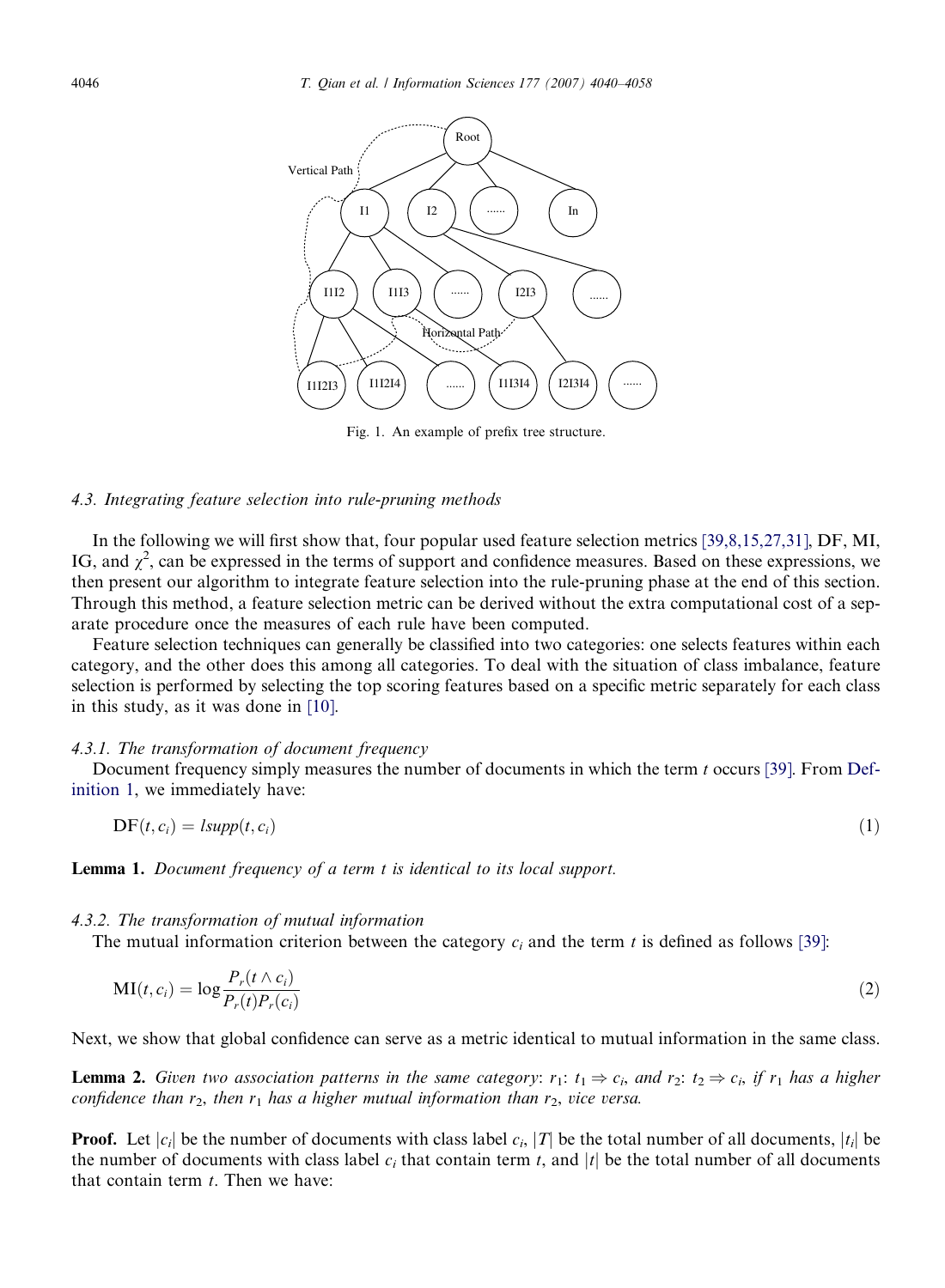$$
MI(t, c_i) = \log \frac{P_r(t \wedge c_i)}{P_r(t)P_r(c_i)} = \log((P_r(c_i))P_r(t|c_i)) - \log(P_r(t)) - \log(P_r(c_i)) = \log P_r(t|c_i) - \log P_r(t)
$$
  
= 
$$
\log(|t_i|/|c_i|)/((|t|/|T|))
$$

From [Definition 6](#page-3-0), the mutual information metric can be transformed into the following equation:

$$
MI(t, c_i) = \log(gconf(t \Rightarrow c_i) / (|c_i|/|T|))
$$
\n(3)

For two rules in the same category, they share the same denominator in Eq. 3. Since logarithm is a monotonically increasing function, the higher global confidence implies the higher mutual information.

# 4.3.3. The transformation of  $\chi^2$

 $\gamma^2$  is a common statistic test that measures the lack of independence between the category c<sub>i</sub> and the term t. Given A, the number of times t and  $c_i$  co-occur, B, the number of times t occurs without  $c_i$ , C, the number of times  $c_i$  occurs without t, and D, the number of times neither t nor  $c_i$  occurs, the  $\chi^2$  statistic is defined to be [\[39\]](#page-18-0):

$$
CHI(t, c_i) = \frac{|T|(AD - CB)^2}{(A+C)(B+D)(A+B)(C+D)}
$$
\n(4)

**Lemma 3.** Each component in  $\chi^2$  is either a constant, or it is expressed in the terms of support and confidence, so  $\chi^2$  can be computed out as an elementary function of support and confidence.

**Proof.** According to [Definition 1–6](#page-2-0) we have:  $A = | \text{Isupp}(t, c_i) |$ ,  $B = | \text{gsupp}(t) | - | \text{Isupp}(t, c_i) |$ ,  $C = |c_i|$  $|Isupp(t, c_i)|$ , and  $D = |T| - |c_i| - B = |T| - |c_i| - |g supp(t)| - |I supp(t, c_i)|$ .

### 4.3.4. The transformation of information gain

Information Gain (IG) measures the number of bits of information obtained for category prediction by knowing the presence or absence of a term  $t$ . The information gain of the term  $t$  is defined to be [\[39\]:](#page-18-0)

$$
IG(t) = -\sum_{i=1}^{n} P_r(c_i) \log P_r(c_i) + P_r(t) \sum_{i=1}^{n} P_r(c_i|t) \log P_r(c_i|t) + P_r(\bar{t}) \sum_{i=1}^{n} P_r(c_i|\bar{t}) \log P_r(c_i|\bar{t})
$$
(5)

For information gain, we have the following lemma.

Lemma 4. Every component in the information gain formula is either a constant or can be expressed in the terms of support and confidence. In other words, information gain can be computed as a function of support and confidence.

Proof. The first component in the information gain formula is a constant if the training set is determined.  $P<sub>r</sub>(t)$ , the number of documents containing term t divided by the total number of documents, is identical to the global support.  $P_r(c_i|t)$  is the number of documents with class label  $c_i$  that also contain term t, divided by the total number of documents containing  $t$ . So we have

$$
P_r(t) = gsupp(t), \quad P_r(\bar{t}) = 1 - gsupp(t)
$$
  
\n
$$
P_r(c_i|t) = |Isupp(t, c_i)|/|gsupp(t)| = gconf(t \Rightarrow c_i)
$$
  
\n
$$
P_r(c_i|\bar{t}) = |Isupp(\bar{t}, c_i)|/|gsupp(\bar{t})| = (|c_i| - |Isupp(t, c_i)|)/(|T| - |gsupp(t)|))
$$

# 4.4. The rule extracting methods

After several pruning steps and a sequential covering procedure, we remove redundant and noisy rules. The remaining rules form the end classifiers. The entire procedure of rule extracting, called FARE (Fast Accurate Rule Extracting), is shown in [Fig. 2](#page-8-0).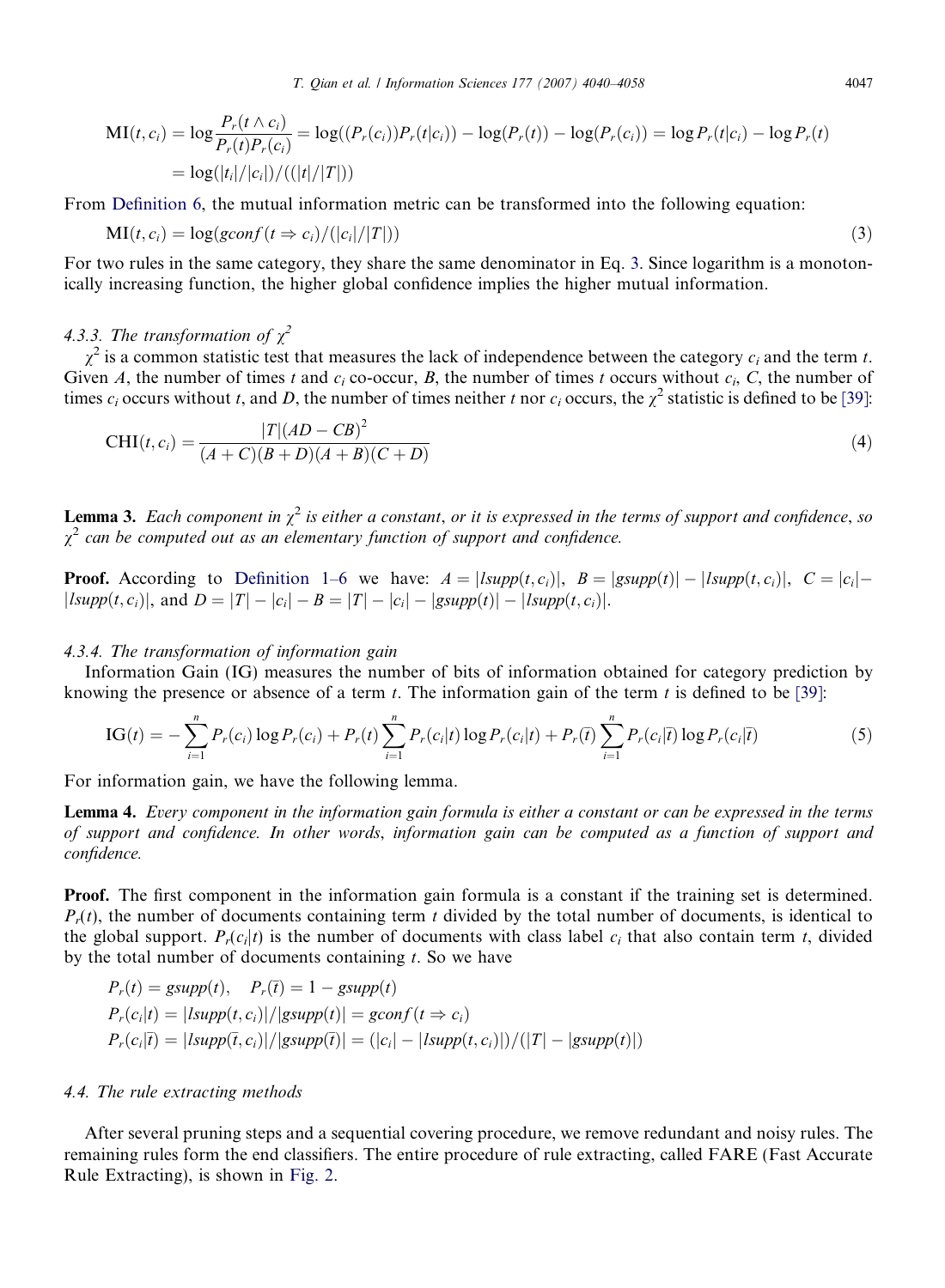<span id="page-8-0"></span>

|         | Fast Accurate Rule Extraction (FARE).                                                                                                                                                                                                                                                                                                                                                                                                                                                                                  |
|---------|------------------------------------------------------------------------------------------------------------------------------------------------------------------------------------------------------------------------------------------------------------------------------------------------------------------------------------------------------------------------------------------------------------------------------------------------------------------------------------------------------------------------|
| Input:  | $R_i$ : a set of rules for category <i>i. minconf</i> : A confidence threshold.<br><i>minphi</i> : A minimum $\phi$ coefficient. K: a feature set size.                                                                                                                                                                                                                                                                                                                                                                |
| Output: | a subset of rules of the end classifier $R_i$ .                                                                                                                                                                                                                                                                                                                                                                                                                                                                        |
| Method: |                                                                                                                                                                                                                                                                                                                                                                                                                                                                                                                        |
| 1.      | Eliminate rules with confidence less than <i>minconf</i> or $\phi$ correlation<br>coefficient less than <i>minphi</i> from each $R_i$ .                                                                                                                                                                                                                                                                                                                                                                                |
| 2.      | Find the set $F_i$ which includes all items covered by rules with the<br>top $K$ highest value of feature selection metric among all length-1<br>rules in each $R_i$                                                                                                                                                                                                                                                                                                                                                   |
| 3.      | Eliminate rules containing items not included in $F_i$ from each $R_i$ .                                                                                                                                                                                                                                                                                                                                                                                                                                               |
| 4.      | For each rule r in $R_i$ , find its specific rule r' along the vertical                                                                                                                                                                                                                                                                                                                                                                                                                                                |
|         | directions, if $r'$ has a confidence value lower than $r$ , then remove<br>$r'$ from $R_i$ .                                                                                                                                                                                                                                                                                                                                                                                                                           |
| 5.      | Sort the rules in $R_i$ according to their confidence in descending<br>order, while r is not the last rule in $R_i$ , for each rule r ranked<br>first in $R_i$ , if r can correctly classify at least one training instances,<br>then $r$ is selected and the instances covered by $r$ are removed from<br>the training data set T; otherwise r is removed from $R_i$ . If T is<br>empty after removing training instances, then stop the iteration<br>and remove all the rules ranked behind current $r$ from $R_i$ . |
|         |                                                                                                                                                                                                                                                                                                                                                                                                                                                                                                                        |

Fig. 2. Algorithm for rule extraction.

In Fig. 2, each rule is evaluated using *gconf* and *phi* criteria in line 1. Line 2 computes the value of the metric for each of the features, and features are then ranked in descending order. The K features corresponding to the K best values of metric are then selected, and rules containing items not belonging to the feature set are removed in line 3. Line 4 executes a vertical general-to-specific pruning. At the end of the rule extraction stage, a sequential covering technique is adopted to select the rules in line 5.

#### 4.5. Adaptively classifying new documents

Once the classifiers have been constructed, they can be used to predict new documents. The first issue that should be considered in prediction is whether to use multiple rules. In general, a decision made by multiple rules is more reliable. Therefore, in our method, we exploit multiple rules for predicting a test document. However, since we only prune more specific rules with lower confidence during the rule-pruning stage, multiple rules having general-to-specific ordering may match the same document. For example, a document in the 'comp.sys.ibm.pc.hardware' category of 20 NG may be covered by two rules  $\{ISA\}$  and  $\{ISA, controller\}$  at the same time, and the confidence values for these two rules are 71.58% and 90.91% respectively. In such a case, we should only choose the second rule to score the test document since the second one is more specific and more reliable. In contrast, if no other rules but {ISA} and {bus, SCSI} cover another document in this class, then both rules are combined to label this document since there is no general-to-specific ordering between these two rules.

The second issue is how to score a test document. A simple score model is just to sum matching rules' confidence values, as was done in [\[2\]](#page-17-0). However, in case of the skewed class distribution, the number of extracted rules and the distribution of their confidences in different classifiers often vary over a wide range. For a classifier consisting of a few hundred rules whose confidences are distributed from 0.52 to 1, and a classifier consisting of only tens of rules whose confidences distributed from 0.8 to 1, the former is more likely to have a higher recall but a lower precision while the latter is more likely to have a higher precision but a lower recall. We utilize two approaches to solve this problem. The first is to set a bound on confidence. Once the rule with the maximum confidence *maxconf* is found, we set a bound by subtracting from *maxconf* a threshold value  $\tau$ . Only rules that have confidences higher than this bound can participate in scoring the test document. The second strategy we adopt is to normalize the scores by a normalization factor. The normalization factor (Norm-Factor) for each category, introduced to handle the rule number discrepancy among different classifiers, is defined as the number of rules in this classifier divided by the total number of rules in all classifiers.

The third issue is how to label the test cases without any applicable rule. Our solution to this problem is to merge all antecedents of a classifier into one set which corresponds to a term set of a category called Class-TermSet. We then compute the intersection number of *ClassTermSet* and the test document. The class with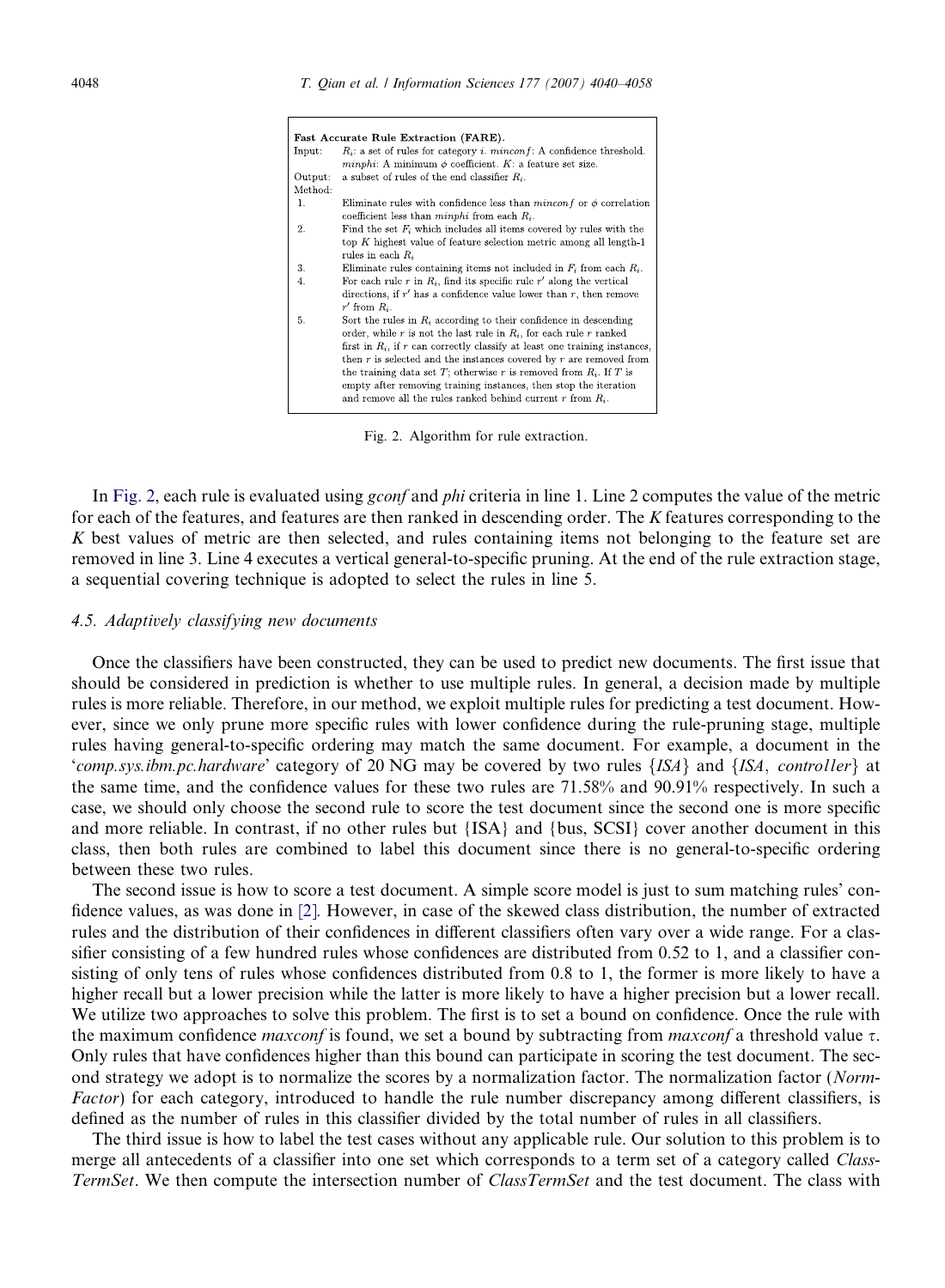```
Algorithm for Associative Text Categorization
            D: A test document data set.
Input:
            R_i: A set of rule classifiers.
            \tau: a bound value for maxconf
            \delta: a parameter for multi-label classification.
Output: Classification Results.
Method<sup>.</sup>
       M_i = \emptyset, Score[i] = 0
 \mathbf{1}.
\overline{2}for<br>each document d in {\cal D}\overline{3}.
            for<br>each rule r \in R_i\overline{4}if (r. antecedent \subseteq d)5.
                             M_i = M_i \cup \{r\}for<br>each rule r \in M_i\mathbf{6}\overline{7}for<br>each rule r' \in M_iif (r. antecedent \subset r'. antecedent)8.
 \alphaif (r.config < r'.conf)10.M_i = M_i - \{r\}11.
                             else
                                  M_i = M_i - \{r'\}12
 13.
            find the rule r_m with maxconf in all M_i14.
            for<br>each rule r \in M_i15.
                  if (r.config \geq r_m.config - \tau)Score[i] = Score[i] + r.config16
 17.
            normalize Score[i] with NormFactor[i]18.
            find the maxScore in all Score[i]if (Score[i] \geq maxScore * \delta) assign class label i to d
 19.
```
Fig. 3. Algo. for associative text categorization.

the maximum intersection number is assigned to the article. The basic idea behind this heuristic is to increase the matching possibility between the test case and the rules. We accomplish this by combining all rules in one classifier into a virtual big rule, and then counting the terms common to such a big rule and the test document. If the intersection is still null, we then assign the majority class label in the training set or a random one to the test document, depending on whether the training example number is skewed or evenly distributed.

Fig. 3 illustrates the algorithm for associative text categorization. In this figure, line 1 initiates some variables, lines  $2-5$  find applicable rules of document d in all classifiers. Lines  $6-12$  find and then select the rule with the highest confidence among all applicable rules that exist with general-to-specific ordering. Line 13 finds the rule with maximum confidence value. Lines 14–16 select rules whose confidence is beyond the confidence bound. Lines 17 and 18 normalize the score of selected rules in each classifier and then find the max score value. Line 19 attaches the class label to the new document. For a single-labeled classification task, the threshold  $\delta$  is just 1 and the class label with the highest score is assigned to this document. For a multi-labeled task, only those with a score exceeding the highest score timing the user-specified value of parameter  $\delta$  are assigned to the document.

#### 5. Experimental results

In this section, we present extensive experimental results to show the key design issues related to Associative Text Categorization (ATC) and the performance of our proposed algorithm. Specifically, we demonstrate: (1) the choices of association patterns for ATC, (2) the effect of rule-pruning methods, and (3) a breadth comparison of ATC algorithms.

## 5.1. Experimental setup

#### 5.1.1. Experimental data sets

We have conducted experiments on three real-world datasets including Reuters-21578, 20 NewsGroup (20 NG), and WebKB, which are widely used in text categorization research. For the Reuters-21578 data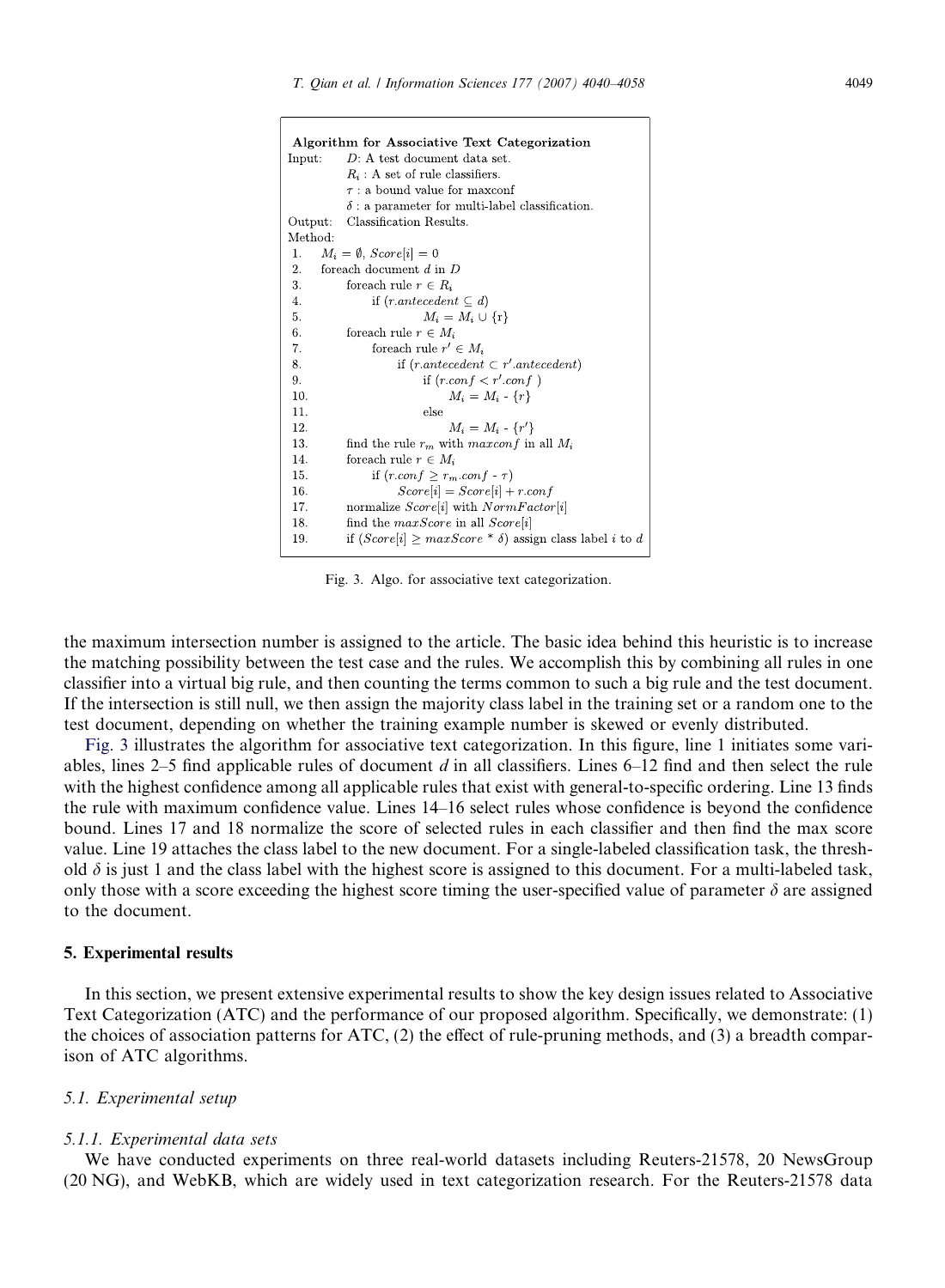set [\[20\],](#page-18-0) we select documents from the top-10 largest categories of the Reuters-21578 document collection. We follow the 'ModApte' split which results in a training set of 9603 documents and a test set of 3299 documents. Like other researchers [\[2,8,9,34\]](#page-17-0), we use the ten largest categories for our study. The 20 Newsgroups (20 NG) data set contains approximately 20,000 articles collected from the Usenet newsgroups collection. We use the 'bydate' version [\[18\]](#page-18-0) of this data set along with its training/test split. The total number of documents in this version is 18,846, with a training set size of 11,314 and test set of 7532. Finally, the WebKB data set [\[26\]](#page-18-0) contains web pages, which are divided into seven pre-defined categories. Like many other studies [\[29,27,3\],](#page-18-0) only the four largest categories: student, faculty, course, and project, together containing a total of 4199 pages, are used in our experiment. For each class, we randomly select 80% (3366 web pages) as training data, and we use the remaining 20% (833 web pages) as test data. Both the training and test data consist of four of these universities plus the miscellaneous collection. Such a training/test split is recommended since each university's pages have their idiosyncrasies, and it is easier to train and test on the web pages from the same university than from different universities. For all data sets, we used a stop-list to remove common words [\[11\].](#page-18-0) The resulting vocabulary of Reuters-21578, 20 NewsGroup ByDate, and WebKB-4 has 14091, 45120, and 17865 words respectively.

#### 5.1.2. Skewness of experimental data sets

The three data sets have their own characteristics, and the corresponding classification tasks differ significantly in their difficulty. Reuters corpus is highly skewed in class sizes. Among the top ten categories, the most common category contains 2877 articles, while the smallest contains only 181 articles. Similar to Reuters-21578, the WebKB-4 data set is also skewed. The largest category contains 1641 web pages, while the smallest one contains 504 web pages. Messages in the 20 NG data set are nearly evenly distributed in all 20 classes. However, different numbers of training examples in different classes are not the only problem responsible for the difficulty of the learning task. The skewed word distribution in one class is also to blame for the loss of performance of learning algorithms. For example, the term sets {div} and {loss, qtr} in the earn class of Reuters, have a local support value of 17.8% and 21.1% respectively and both of them have a global confidence value of 100%. There are many other similar term sets in the Reuters data set. In contrast, although the distribution of training examples in 20 NG is nearly even, there are no such words of both high frequency and high differentiate capability in most categories in 20 NG data set. Previous work in [\[19\]](#page-18-0) introduced a new type of class normalization called term-length normalization to solve the imbalance problem. The method proposed there also exploits term distribution among documents in the class, but is designed for a centroid-based classifier.

## 5.1.3. Evaluation measures

[Table 3](#page-11-0) shows some commonly used measures, which are based on the concepts of precision (Pre) and recall (Rec). Given a category  $c_i$ , let TP<sub>i</sub> be the number of items correctly placed in  $c_i$ , FP<sub>i</sub> be the number of items incorrectly placed in  $c_i$ , FN<sub>i</sub> be the number of items which belong to  $c_i$  but are not placed in  $c_i$ , the precision  $Pre(c_i) = \frac{TP_i}{TP_i+FP_i}$ , and  $Rec(c_i) = \frac{TP_i}{TP_i+FN_i}$ . F1-measure combines Recall and Precision and is defined as  $FI(c_i)$  $\frac{2*Pre(c_i)*Rec(c_i)}{Pre(c_i)+Rec(c_i)}$ . Finally, the break even point (BEP) [\[15\]](#page-18-0) is the point where precision equals recall and is computed as reported in [\[3,9\]](#page-17-0). Given a set of Categories  $C = \{c_1, c_2, \ldots, c_n\}$ , the micro-averaged and macro-averaged [\[32\]](#page-18-0) formulae for Pre, Rec, BEP, and F1 are listed in [Table 3.](#page-11-0)

#### 5.1.4. Experimental platform

All experiments were performed on a PC with Pentium IV 1.7 GHz CPU and 1.0 Gb of memory running the Windows 2000 Operating system.

#### 5.2. The choices of association patterns

We first demonstrate the impact of minimum support thresholds on the peformance of associative text classification (Abbr. ATC) using frequent itemsets (ATC-FIs).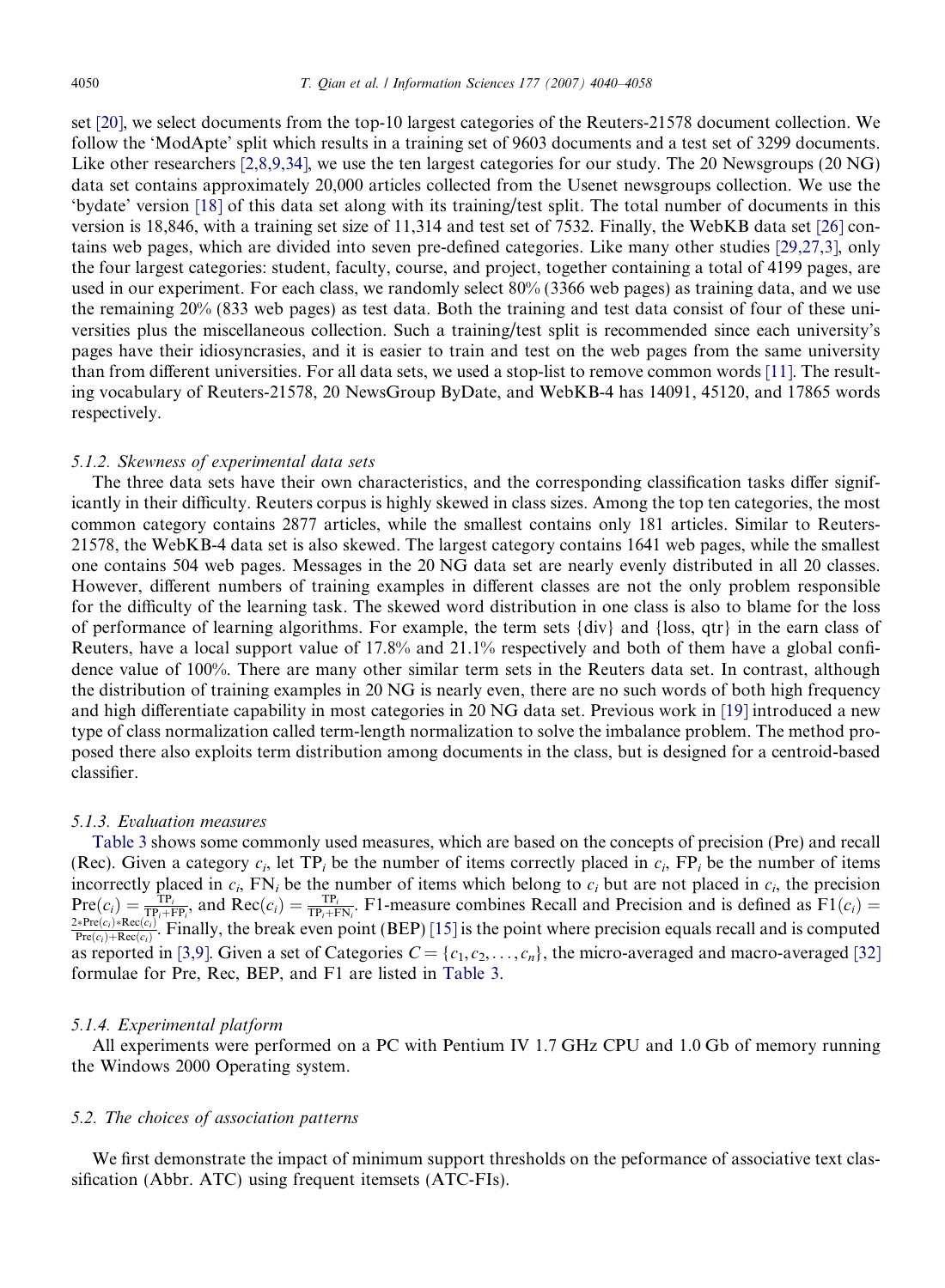<span id="page-11-0"></span>Table 3 Evaluation measures

|            | micro-avg                                                                       | macro-avg                                                                          |
|------------|---------------------------------------------------------------------------------|------------------------------------------------------------------------------------|
| Precision  | $\frac{\sum_{i=1}^{n}(\text{TP}_i)}{\sum_{i=1}^{n}(\text{TP}_i + \text{FP}_i)}$ | $\sum_{i=1}^n \frac{\text{TP}_i}{\text{TP}_i + \text{FP}_i}$<br>$\boldsymbol{n}$   |
| Recall     | $\frac{\sum_{i=1}^{n}(\text{TP}_i)}{\sum_{i=1}^{n}(\text{TP}_i + \text{FN}_i)}$ | $\sum_{i=1}^{n} \frac{\text{TP}_i}{\text{TP}_i + \text{FN}_i}$<br>$\boldsymbol{n}$ |
| <b>BEP</b> | $microPre + microRec$<br>$\overline{2}$                                         | $\sum_{i=1}^{n} \text{BEP}(c_i)$<br>$\boldsymbol{n}$                               |
| F1         | $2 * microPre * microRec$<br>$microPre + microRec$                              | $\sum_{i=1}^n F_1(c_i)$<br>$\boldsymbol{n}$                                        |

Figs. 4a and 4b show micro-BEP values and training time at different minimum support thresholds on Reuters, 20 NG, and WebKB, respectively. In the figure, we can observe: (1) With the decrease of minimum support thresholds, the micro-BEP values increase steadily for all three data sets. This is due to the fact that low support thresholds can lead to more candidate rules and larger vocabulary coverage; (2) The training time increases very quickly on all data sets as the minimum support thresholds decrease.

Earlier research [\[14\]](#page-18-0) has revealed that text categorization can benefit from larger vocabulary size. This is also true for associative text categorization as illustrated above. However, the improvement of micro-BEP is at the cost of losing efficiency. Can we find a way which will keep the competent quality but substantially reduce the amount of candidate rules? With this motivation, we adopt hyperclique patterns (HPs) instead of frequent itemsets (FIs) as candidates in this study. We choose HPs for two reasons: (1) The hyperclique patterns have a strong affinity property [\[36\].](#page-18-0) (2) The number of hyperclique patterns is much smaller than that of frequent itemsets, as is demonstrated in [Fig. 5a](#page-12-0).

The experimental results support our choice. [Table 4](#page-12-0) shows a BEP comparison of ATC using FIs (ATC-FIs) and ATC using HPs (ATC-HPs). In the table, we can see that both the micro and macro values of ATC-HPs are better than those of ATC-FIs.

Furthermore, as shown in Figs. [6a](#page-12-0), b and [5b](#page-12-0), the training time of ATC-HPs is significantly less than that of ATC-FIs on all observed data sets. The computation savings become more dramatic when minimum support



Fig. 4. (a) Micro-BEP values at different minimum support thresholds for ATC and (b) training time at different minimum support thresholds for ATC.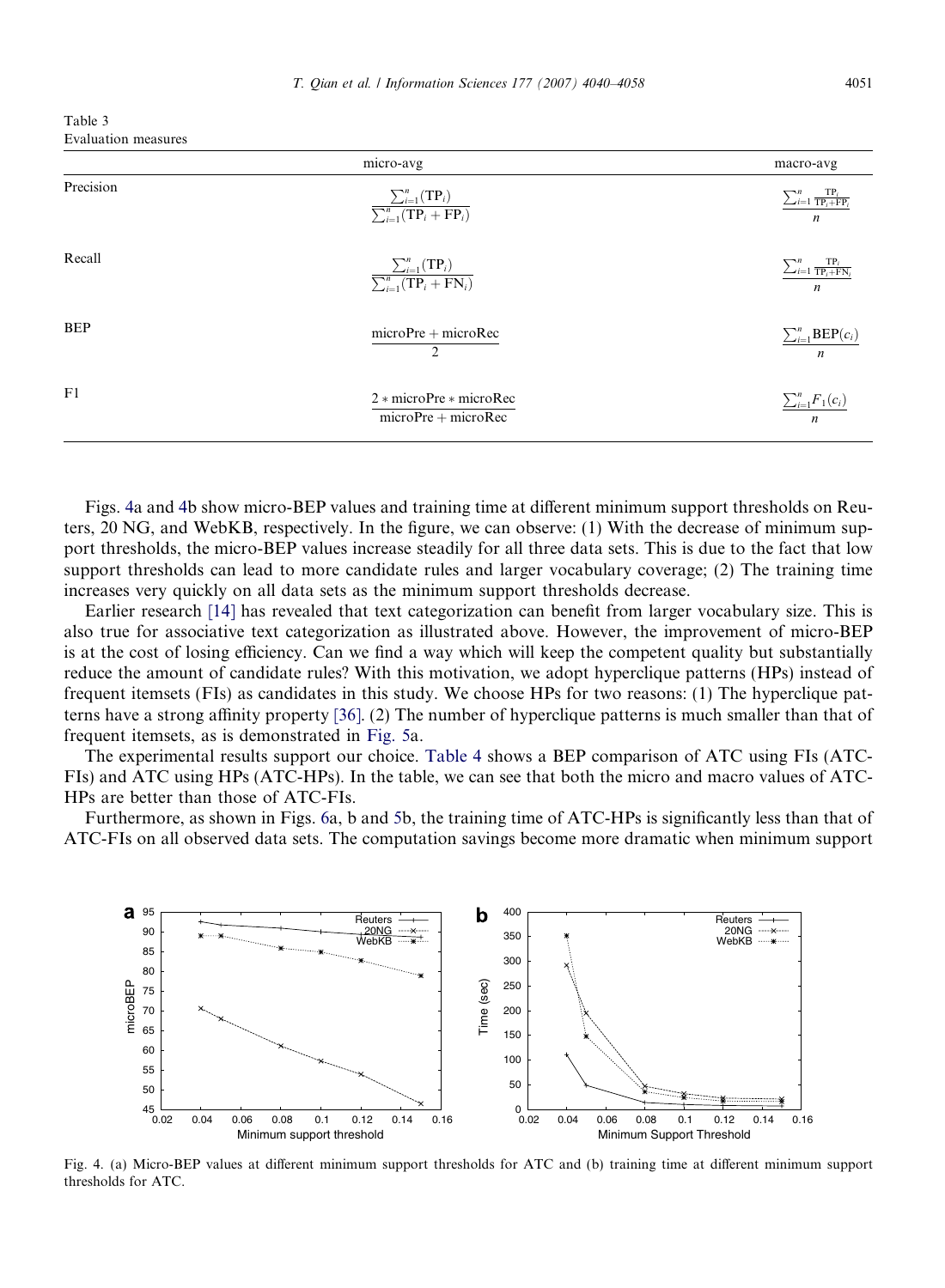<span id="page-12-0"></span>

Fig. 5. (a) A comparison of candidate rule number and (b) a time comparison of ATC using FIs and ATC using HPs on WebKB data set.

Table 4 A micro-BEP and macro-BEP comparison of ATC-HPs and ATC-FIs

| Data Sets | Micro-BEP |         | Macro-BEP |         |
|-----------|-----------|---------|-----------|---------|
|           | $ATC-HPs$ | ATC-FIs | $ATC-HPs$ | ATC-FIs |
| Reuters   | 92.57     | 92.54   | 87.50     | 87.07   |
| 20 NG     | 70.91     | 70.58   | 69.42     | 69.29   |
| WebKB     | 89.56     | 88.96   | 88.73     | 87.35   |

thresholds decrease. This indicates that, with the help of hypercliques, we can get better results with a larger vocabulary size by setting minsup lower, especially for a sparse dataset such as 20 NG.

In summary, hyperclique patterns are a better candidate for ATC than frequent itemsets, since it is more efficient to use hyperclique patterns and ATC-HPs retain the competent classification performance.

## 5.3. The effect of rule-pruning methods

In this subsection, we evaluate the effect of rule-pruning methods on the classification performance. Specifically, there are three designed approaches in this experiment. The first approach, called 'Pure', is a pure version of ATC without applying any rule-pruning strategies. The second is a complete approach, called



Fig. 6. A time comparison of ATC using FIs and ATC using HPs (a) 20 NG (b) Reuters.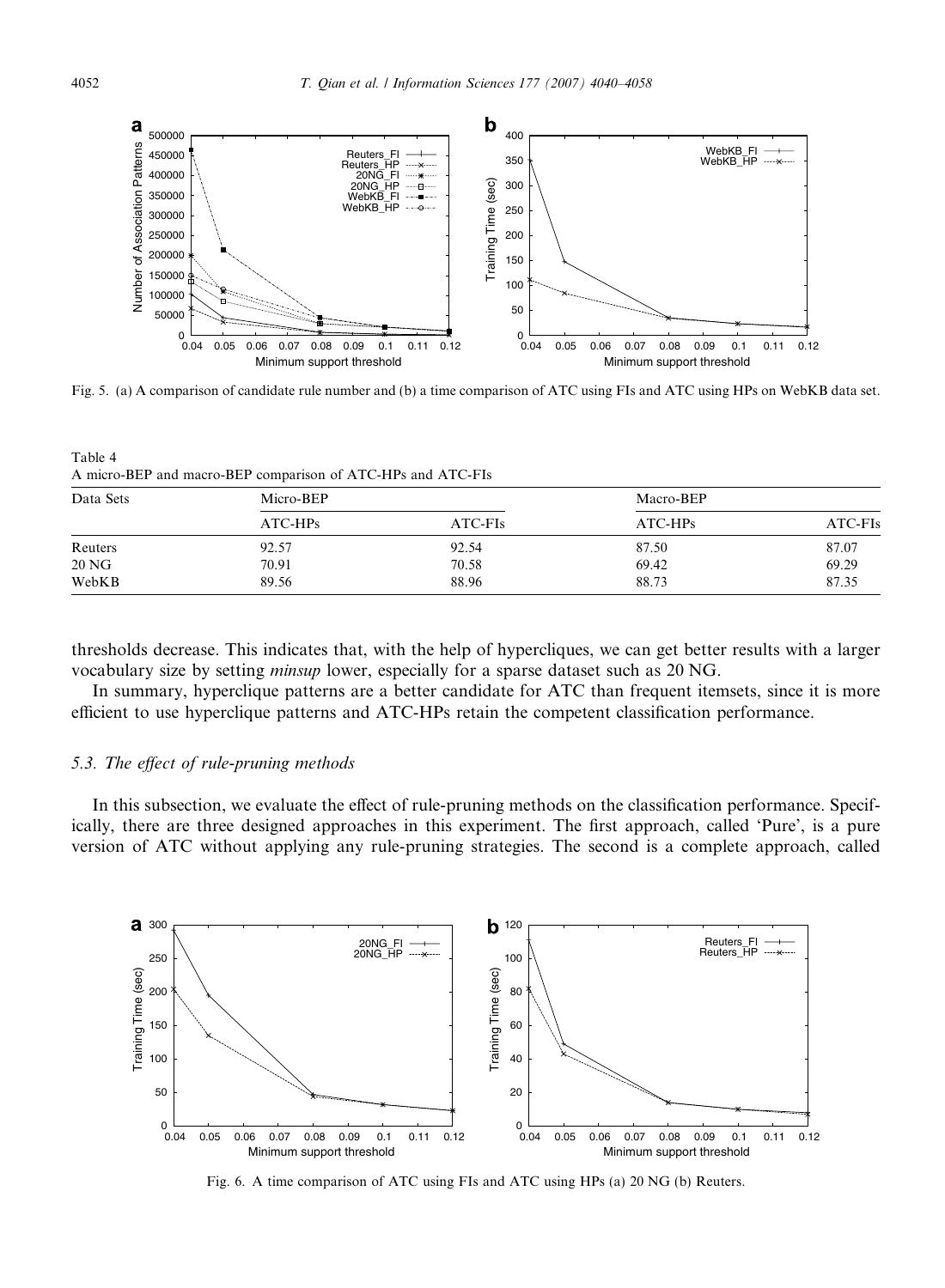Table 5 A comparison of pruning methods on the WebKB data set

| minsup | Pure  | Vertical | Complete |
|--------|-------|----------|----------|
| 0.03   | 88.84 | 89.20    | 88.96    |
| 0.04   | 88.84 | 90.16    | 90.16    |
| 0.05   | 88.12 | 88.96    | 88.96    |
| 0.08   | 84.51 | 85.59    | 85.47    |
| 0.10   | 84.15 | 84.99    | 84.99    |



Fig. 7. A time comparison of pruning methods (a) 20 NG (b) Reuters.

'Complete', which integrates both general-to-specific pruning and receiver deciding pruning into the ATC method. Finally, we also designed a third approach, called 'Vertical', which adopts a *general-to-specific prun*ing strategy along vertical paths in the prefix tree when selecting rules and a receiver deciding pruning strategy when predicting new instances.

Table 5 shows the comparison of the micro-avg F1 measures obtained using the above three approaches. As can be seen, both Vertical and Complete achieve better micro-avg F1 values than the Pure approach at various different minimum support thresholds. This reveals that general-to-specific pruning can help eliminate noise rules, and thus improve the classification performance of ATC. In addition, we observe that Vertical performs slightly better than *Complete*. Finally, similar results have also been observed on Reuters and 20 NG data sets.

We also investigated the computational performance of the above three approaches. Figs. 7a, b and [8](#page-14-0)a show the training time of three approaches. We can see that the *complete* approach (curve  $C$ ) is extremely time-consuming compared to the other two approaches. We also observe that the difference between *Pure* (curve  $P$ ) and Vertical (curve  $V$ ) is not significant. For instance, the training time of vertical and pure pruning at minsup value 0.03 on WebKB is about 160 s, while it takes near 3000 s for a complete pruning. Hence, Vertical performs the best in terms of the computational performance and classification performance.

#### 5.4. Feature selection for associative text categorization

We performed experiments with different feature selection methods to examine the proper metric for associative text classification tasks and the vocabulary size related to a certain data set.

Figs. [9a](#page-14-0), b and [8b](#page-14-0) report the micro-average F1 or BEP of several feature set sizes. From these figures, one can clearly see that,  $\chi^2$  criterion performs best among four major metrics on all three data sets, especially at low feature levels. At the outset, this finding seems to differ from the fact that  $\chi^2$  is unreliable for rare words. However, this phenomenon can be explained as follows: the candidate rules of an associative classifier come from frequent itemsets, which means that the words with low support (low document frequency) have been eliminated before we select features. The performance of  $\chi^2$  here is actually boosted by the combination with DF.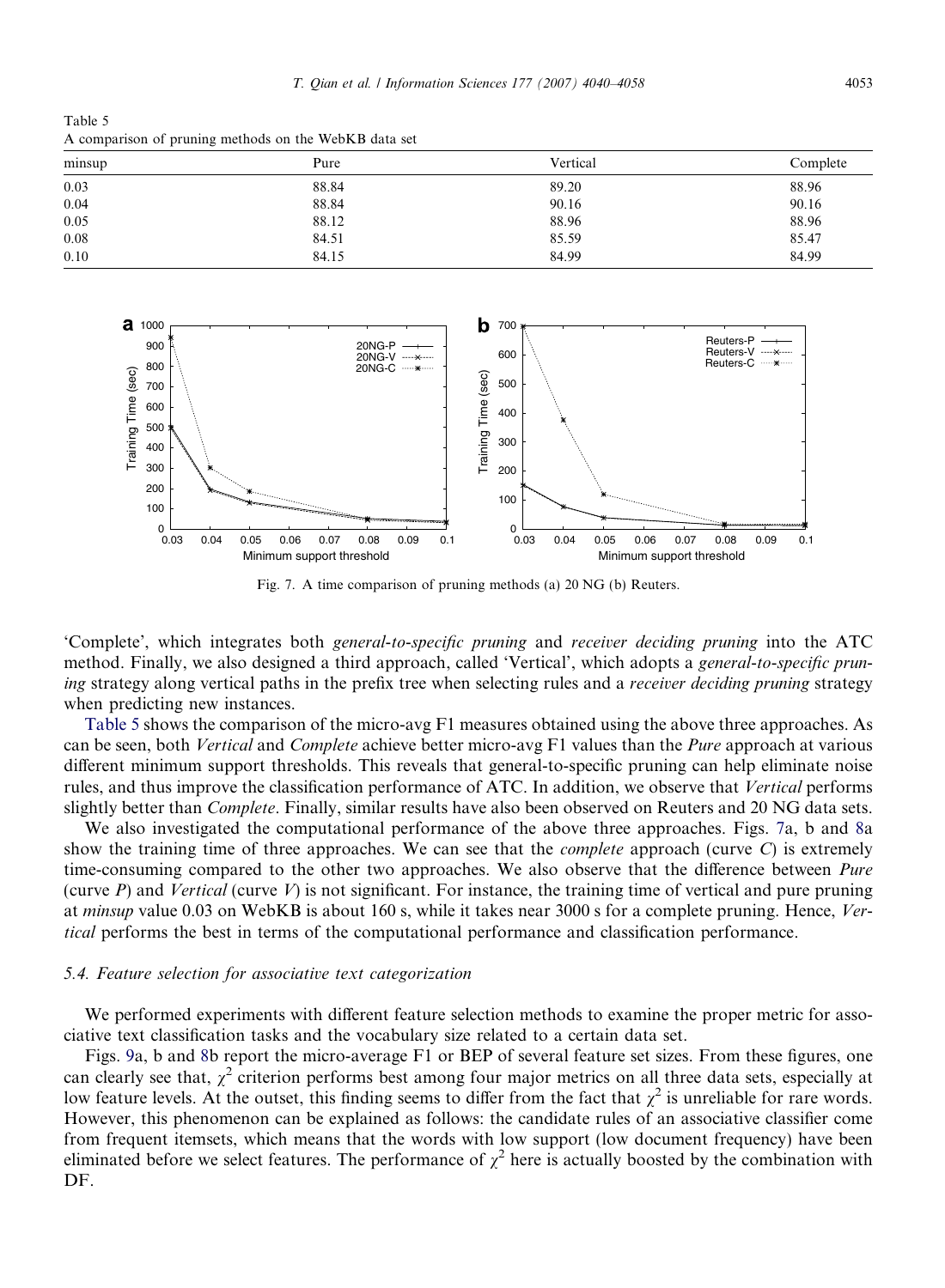<span id="page-14-0"></span>

Fig. 8. (a) A time comparison of pruning methods on WebKB data set. (b) The effect of feature selection on WebKB data set.



Fig. 9. The effect of feature selection: (a) 20 NG and (b) Reuters

We further perform *t*-test to compare two metrics using the paired F1 values for individual categories of 20 NG. Table 6 and [Table 7](#page-15-0) show the significance tests for small feature set sizes. The results with significant improvements ( $P$  value  $\leq 0.05$ ) are shown in bold in these two tables. From these tables, we can see that the difference between CHI and other metrics is considered to be extremely statistically significant for a small number of features.

Other noticeable observations from Figs. 9 and 8b are:

- (1) MI has the overall worst performance in most of cases, consistent with prior works in other classification methods [\[39\]](#page-18-0).
- (2) DF is sensitive to the characteristic of the corpus. On one hand, it performs even worse than MI on 20 NG, which is a diversified dataset. On the other hand, it yields the best performance on the Reuters data set, for which is well known that very few frequent words are sufficient to yield high accuracy.
- (3) On all of the datasets, the graphs for the IG, MI, and CHI metrics exhibit very similar behavior when the feature number is greater than 250.

| $DF_10$ | $IG_10$ | $MI_10$ |
|---------|---------|---------|
| 0.0001  | 0.0001  | 0.0001  |
| 0.6874  | 0.0042  |         |
| 0.0039  |         |         |
|         |         |         |

Statistic significance in metrics at feature set size 10

Table 6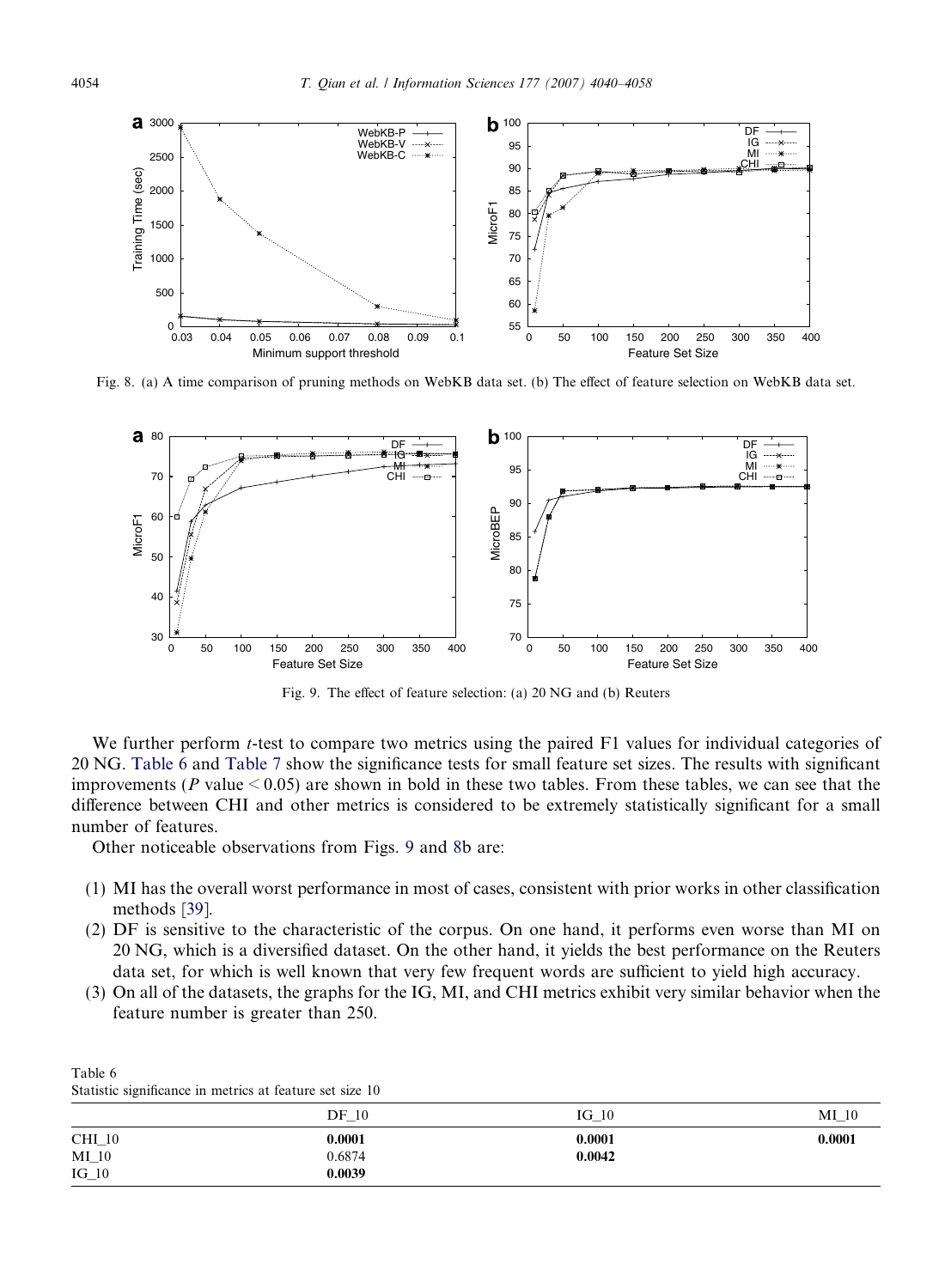<span id="page-15-0"></span>Table 7 Statistic significance in metrics at feature set size 30

|         | $DF_30$ | $IG_30$ | MI 30  |
|---------|---------|---------|--------|
| CHI_30  | 0.0001  | 0.0001  | 0.0001 |
| $MI_30$ | 0.7155  | 0.0659  |        |
| $IG_30$ | 0.1761  |         |        |

Table 8 A comparison result on the *Reuters* data set (parameters: minsup = 0.04,  $\tau$  = 0.60,  $\delta$  = 0.35, K = 280)

| Category  | $ATC-HPs$ | $ARC-BC$ | <b>HARMONY</b> | SAT-MOD | Naïve Bayes | Bayes Net | <b>Decision Trees</b> | Linear SVM |
|-----------|-----------|----------|----------------|---------|-------------|-----------|-----------------------|------------|
| acq       | 96.5      | 90.9     | 95.3           | 95.1    | 87.8        | 88.3      | 89.7                  | 93.6       |
| corn      | 86.2      | 69.6     | 78.2           | 71.2    | 65.3        | 76.4      | 91.8                  | 90.3       |
| crude     | 87.4      | 77.9     | 85.7           | 90.6    | 79.5        | 79.6      | 85.0                  | 88.9       |
| earn      | 96.6      | 92.8     | 98.1           | 97.4    | 95.9        | 95.8      | 97.8                  | 98.0       |
| grain     | 85.8      | 68.8     | 91.8           | 91.3    | 78.8        | 81.4      | 85.0                  | 94.6       |
| interest  | 78.5      | 70.5     | 77.3           | 74.9    | 64.9        | 71.3      | 67.1                  | 77.7       |
| money-fx  | 84.4      | 70.5     | 80.5           | 86.6    | 56.6        | 58.8      | 66.2                  | 74.5       |
| ship      | 87.3      | 73.6     | 86.9           | 83.6    | 85.4        | 84.4      | 74.2                  | 85.6       |
| trade     | 90.1      | 68.0     | 88.4           | 84.9    | 63.9        | 69.0      | 72.5                  | 75.9       |
| wheat     | 82.3      | 84.8     | 62.8           | 75.2    | 69.7        | 82.7      | 92.5                  | 91.8       |
| micro-avg | 92.6      | 82.1     | 92.0           | 92.2    | 81.5        | 85.0      | 88.4                  | 92.0       |
| macro-avg | 87.5      | 76.7     | 84.5           | 85.1    | 74.8        | 78.8      | 82.2                  | 87.1       |

We found that associative text categorization can also benefit from feature selection. Extensive empirical evaluation on the three data sets shows that the best feature number for Reuters, 20 NG, and WebKB at the specific support setting is around 300, 450, and 400, respectively.

## 5.5. Classifier comparison

In this subsection, we compare ATC-HPs with some state-of-the-art text categorization algorithms. Table 8 shows the classification results of various classification methods on the Reuters data set. In the table, the overall best result for multi-class categorization of Reuters with a SVM classifier is reported in [\[8\].](#page-18-0) The results in Table 8 for Naı̈ve -Bayes, Bayes Net, Decision Tree, and Linear-SVM were obtained from [\[8\].](#page-18-0) While the micro-BEP values of Reuters obtained by other associative text classifiers such as HARMONY [\[34\]](#page-18-0) and SAT-MOD [\[9\]](#page-18-0) are also equal to or slightly better than that achieved by SVM, the macro-BEP values of these two methods (84.5% and 85.1%) are much less than 87.1% of SVM. In contrast, both the micro-avg (92.6%) and the macro-avg BEP (87.5%) values of our method are better than those of SVM and any other classifiers. Note that micro-avg and macro-avg values emphasize the ability of a classifier on common and rare categories respectively.

We also compare the performance of ATC-HPs and SVM using the WebKB data set. In this experiment, we used C-SVC in LIBSVM [\[5\]](#page-17-0) as the SVM tool and choose Radial Basis Functions as the kernel function. [Table 9](#page-16-0) shows the classification performance of ATC-HPs on the WebKB data set. In contrast, [Table 10](#page-16-0) shows the best results by SVM, which is among the results under the combination of different feature set size and different  $\gamma$  settings. For a fair comparison, we also use information gain as a feature selection metric in the SVM experiment. If we compare the results in the above two tables, we can observe that the macro-F1 (88.39%) of SVM is slightly better than that of ATC-HPs (88.31%). However, the micro-F1 (90.16%) of ATC-HPs is better than that (89.68%) of SVM. Also, SVM needs an additional feature selection procedure, which takes up to 83 s.

[Table 11](#page-16-0) shows the results of ATC-HPs on the 20 NG data set. As can be seen, the micro-F1 value of ATC-HPs is 75.77%. Our result is nearly equal to the value (around 76%) in [\[38\]](#page-18-0), which is achieved by applying SVM and a complex feature selection method called OCFS. Since we do not have the source code from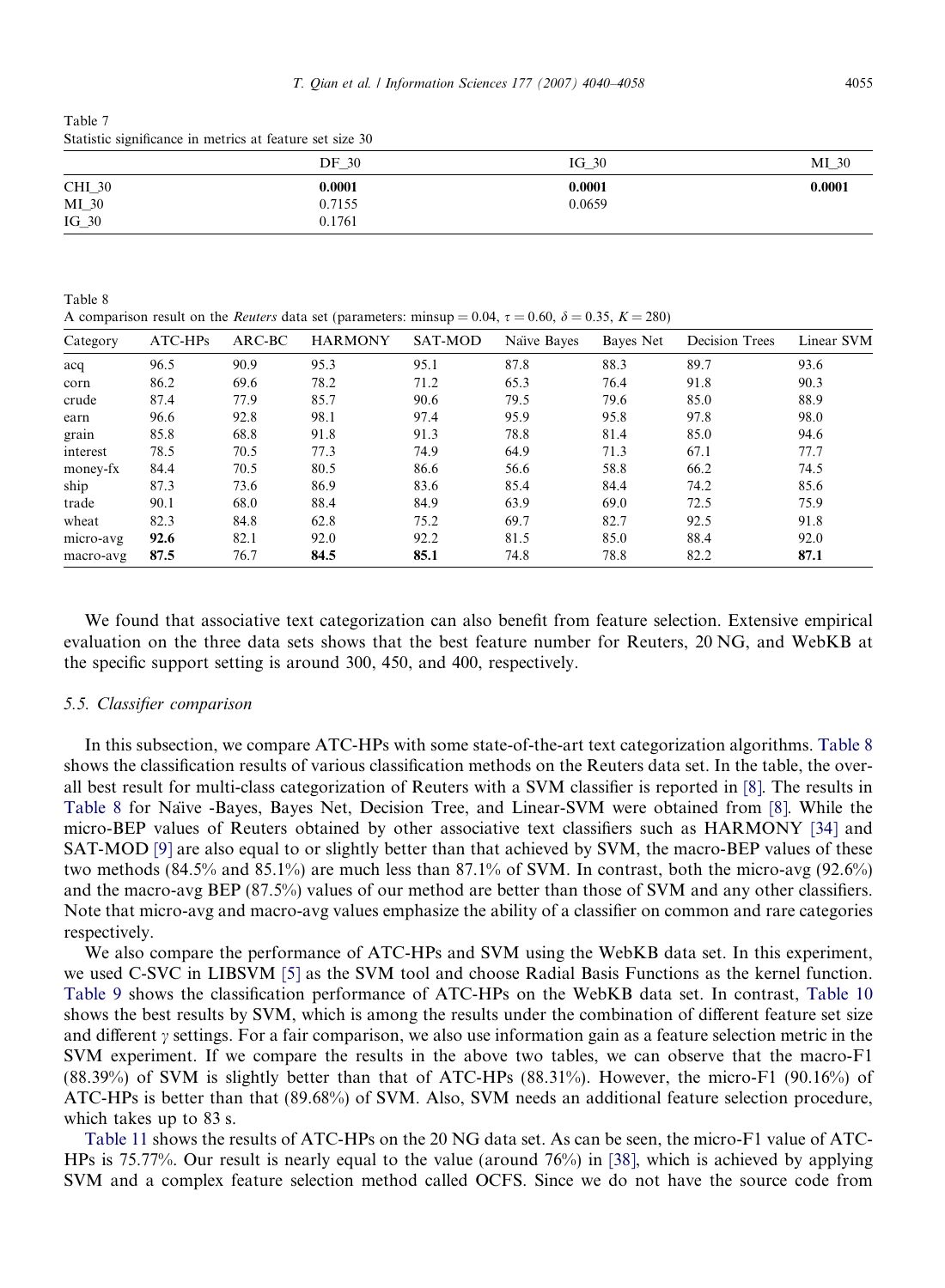<span id="page-16-0"></span>

Table 9 The results of ATC-HPs on the WebKB data set (parameters: minsup=0.04,  $\tau = 0.45$ ,  $K = 400$ ; training time: 105 s; testing time: 4 s)

| Category  | Precision | Recall | F1    |
|-----------|-----------|--------|-------|
| course    | 90.58     | 94.02  | 92.27 |
| faculty   | 90.65     | 87.00  | 88.79 |
| project   | 92.11     | 70.00  | 79.55 |
| student   | 89.20     | 96.32  | 92.63 |
| micro-avg | 90.16     | 90.16  | 90.16 |
| macro-avg | 90.64     | 86.83  | 88.31 |

Table 10

The results of SVM on the WebKB data set (parameters:  $\gamma = 0.01$ ,  $K = 450$ ; feature selection time: 83 s; training time: 328 s; testing time: 14 s)

| Category  | Precision | Recall | F1    |
|-----------|-----------|--------|-------|
| course    | 84.19     | 88.34  | 86.21 |
| faculty   | 81.44     | 79.00  | 80.20 |
| project   | 97.18     | 93.48  | 95.29 |
| student   | 92.00     | 91.72  | 91.86 |
| micro-avg | 89.68     | 89.68  | 89.68 |
| macro-avg | 88.70     | 88.13  | 88.39 |

[\[38\],](#page-18-0) we cannot compare the computation performance. However, due to the nature of SVM, the computation efficiency should be a concern for OCFS.

In summary, ATC-HPs have an equivalent or better performance for text categorization compared to SVM, ATC-FIs, and other classification methods. In addition to this, ATC-HPs have computational advantage over SVM and ATC-FIs. Most importantly, ATC-HPs are rule-based classifiers, and thus are semanticaware classifiers. The categorization results from ATC-HPs are much more easy to understand and interpret than those of SVM. Meaningful description of the classifiers is clearly desirable for end users. Over the past decades, a great deal of attention has been paid to developing semantic preserving approaches. By using a

Table 11

The results of ATC-HPs on the 20 NG-Bydate collection (parameters: minsup=0.02,  $\tau = 0.15$ ,  $K = 450$ )

| Class                         | Precision | Recall | F1    |
|-------------------------------|-----------|--------|-------|
| alt.atheism                   | 61.56     | 66.77  | 64.06 |
| comp.graphics                 | 47.48     | 65.30  | 54.98 |
| hline comp.os.ms-windows.misc | 69.16     | 77.61  | 73.14 |
| comp.sys.ibm.pc.hardware      | 59.71     | 62.76  | 61.19 |
| comp.sys.mac.hardware         | 81.15     | 77.14  | 79.09 |
| comp.windows.x                | 73.45     | 72.15  | 72.80 |
| misc.forsale                  | 80.76     | 81.79  | 81.27 |
| rec.autos                     | 77.50     | 78.28  | 77.89 |
| rec.motorcycles               | 84.83     | 92.71  | 88.60 |
| rec.sport.baseball            | 88.81     | 91.94  | 90.35 |
| rec.sport.hockey              | 93.25     | 93.48  | 93.37 |
| sci.crypt                     | 82.20     | 88.64  | 85.30 |
| sci.electronics               | 70.93     | 40.97  | 51.94 |
| sci.med                       | 84.32     | 78.79  | 81.46 |
| sci.space                     | 85.10     | 85.53  | 85.32 |
| soc.religion.christian        | 75.43     | 77.89  | 76.64 |
| talk.politics.guns            | 69.59     | 84.89  | 76.49 |
| talk.politics.mideast         | 91.52     | 80.32  | 85.55 |
| talk.politics.misc            | 77.45     | 50.97  | 61.48 |
| talk.religion.misc            | 67.36     | 51.79  | 58.56 |
| micro-avg                     | 75.77     | 75.77  | 75.77 |
| macro-avg                     | 76.08     | 74.99  | 74.97 |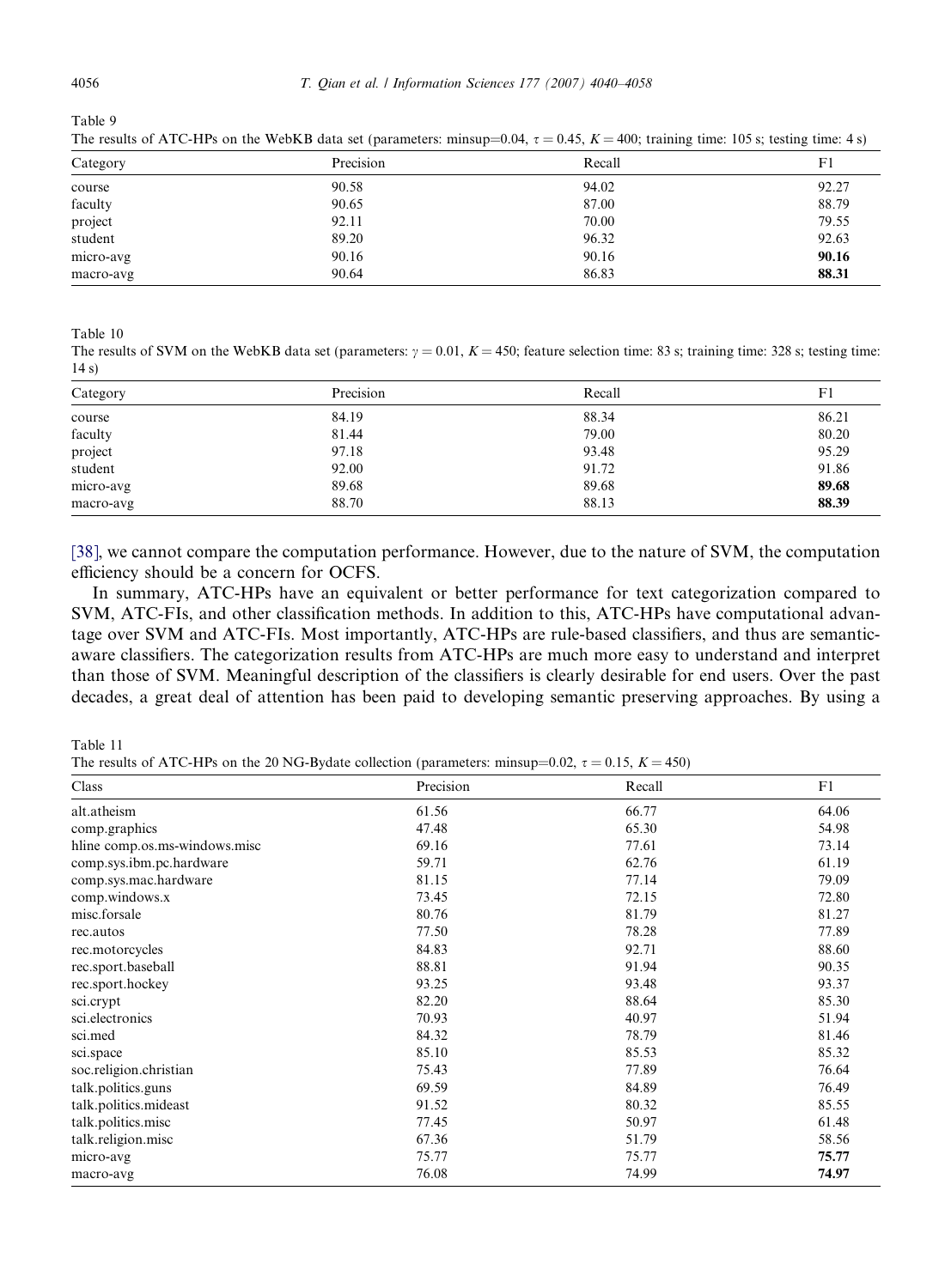<span id="page-17-0"></span>Table 12 Sample classification rules

| Classification rules                          | Local support $(\% )$ | Global confidence $(\%)$ |
|-----------------------------------------------|-----------------------|--------------------------|
| {inc, commission, shares} $\Rightarrow$ acq   | 6.1                   | 97.1                     |
| {merger, shareholders} $\Rightarrow$ acq      | 5.1                   | 96.6                     |
| {maize, cereals} $\Rightarrow$ corn           | 4.4                   | 100.0                    |
| {agriculture, corn, price} $\Rightarrow$ corn | 9.4                   | 100.0                    |
| {west, barrel, crude} $\Rightarrow$ crude     | 5.1                   | 100.0                    |

singular value decomposition of the term-by-document matrix, Latent Semantic Indexing (LSI) [6] can provide information beyond the lexical level and handle effectively with the synonymy problem. Latent Dirichlet Allocation (LDA) [4] uses the Dirichlet distribution to model the distribution of topics for each document. The words in the documents are generated by selecting a topic from this distribution and then choosing a word from that topic. Through this process, LDA can reduce documents to a fixed set of real-valued features and provide topic-based representation of documents. Though these methods have been proved to be very effective for dimension reduction, they need to be combined with some methods such as SVM or kNN for a classification task, That is to say, the classification procedure is still out of the user's control. In contrast, an associative classifier provides users with the opportunity to view or adjust the process of classification.

Table 12 shows some classification rules identified from the Reuters collection using our approach. As can be seen, the classification rules in the table are easy to understand and can be used to interpret the text categorization results. For instance, in the table, there is a classification rule {maize, cereals}  $\Rightarrow$  corn with 4.4% local support and 100.0% global confidence.

# 6. Conclusions

In this paper, we exploit hyperclique patterns for associative text categorization. Specifically, we first demonstrate why the hyperclique pattern is a better candidate for text categorization than frequent itemsets. Along this line, we design a new algorithm for text categorization using hyperclique patterns. This algorithm deploys a vertical rule-pruning method, which can greatly help reduce the computational cost.

Also, we proposed a feature selection method based on several widely used metrics, which can be mathematically represented in the terms of support and confidence. Moreover, we have integrated this feature selection method into the rule-pruning step of our proposed algorithm.

Finally, our experiments on several real-world document data sets showed that our algorithm achieves much better computational performance than state-of-the-art approaches while retaining classification accuracy.

#### Acknowledgements

We sincerely thank the anonymous reviewers and editors for their extensive useful comments and suggestions.

#### References

- [1] R. Agrawal, T. Imielinski, A. Swami, Mining association rules between sets of items in large databases, in: Proceedings of the ACM SIGMOD Conference on Management of Data, May, 1993, pp. 207–216.
- [2] M. Antonie, O.R. Zaiane, Text document categorization by term association, in: Proceedings of the Second IEEE International Conference on Data Mining, December, 2002, pp. 19–26.
- [3] R. Bekkerman, R. El-Yaniv, N. Tishby, Distributional word clusters vs. words for text categorization, Journal of Machine Learning Research 1 (2002) 1–48.
- [4] D. Blei, A. Ng, M. Jordan, Latent dirichlet allocation, Journal of Machine Learning Research 3 (2003) 993–1022.
- [5] C.-C. Chang, C.-J. Lin. Libsvm. In  $\langle \text{http://www.csie.ntu.edu.tw/cjlin/libsum/\rangle}$ .
- [6] S.C. Deerwester, S.T. Dumais, T.K. Landauer, G.W. Furnas, R.A. Harshman, Indexing by latent semantic analysis, Journal of the American Society of Information Science 416 (1990) 391–407.